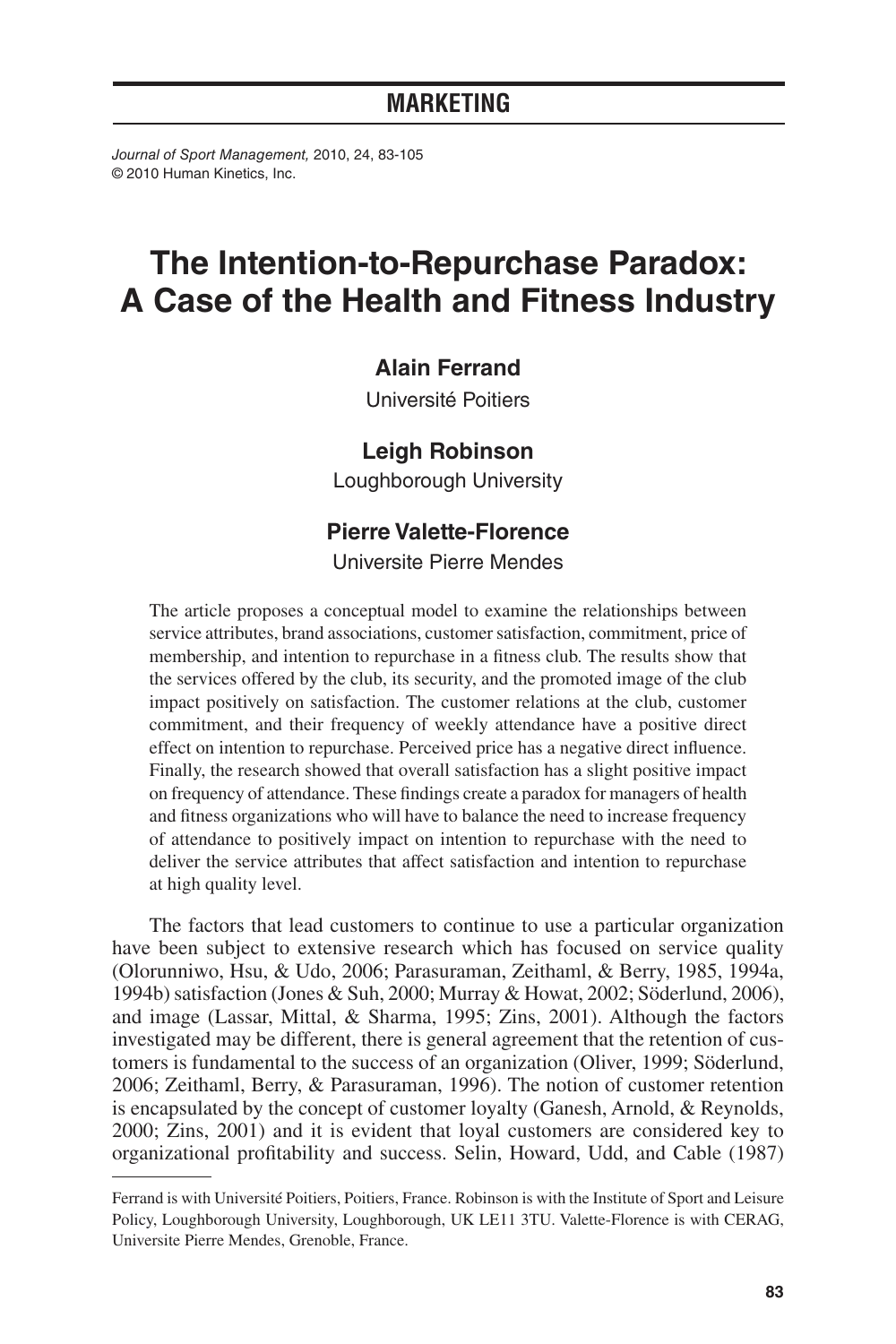found that consumers of municipal recreation programs who demonstrated the greatest levels of loyalty to the service tended to repurchase more often and spend more money. In addition, research carried out with theater customers showed that greater levels of loyalty led to greater repurchase behavior (Divett, Crittenden, & Henderson, 2003). From this it is apparent that it is of benefit to organizations to create loyal customers.

Customer loyalty is of particular importance to the health and fitness industry given its operating context. Research carried out by the International Health, Racquet and Sportsclub Association (IHRSA; 2006) showed that health and fitness club expansion and club revenue growth has either slowed markedly, or declined over the period of 2002–2005. This is particularly evident in the health and fitness club industry in France which is the focus of this research. The customer base for the health and fitness market in France, small to begin with, has been shown to be declining. According to a study carried out in 2003, 10% of French adults were members of a health and fitness club, which was a decline of 9% in 2002 (Ipsos, 2005). The IHRSA (2006) study showed further decline with only 6% of the French population belonging to health and fitness clubs in 2005. The consequence of this is that the number of health and fitness clubs in France fell 30% during the period of 2000–2005. Indeed the Club Med Gym, the focus of this research, saw its number of clubs decline from 144 in 2001–23 in 2004 (IHRSA, 2006). Therefore the creation of loyal customers appears paramount for survival in the health and fitness industry.

Three conceptual perspectives have emerged from customer loyalty research (Dimitriades, 2006; Söderlund, 2006). The first is the behavioral perspective which is primarily concerned with repeat purchase behavior. This conceptualization of loyalty based on past purchase behavior and probability of purchase has, however, been criticized for its lack of a cognitive element to explain underlying motives (Hellier, Geursen, Carr, & Rickard, 2003; Zins, 2001). The second, the attitudinal perspective is concerned with the degree to which a customer is favorably disposed toward a service, reflected by their recommendation of the service provider to other consumers (Dimitriades, 2006). In research carried out in a recreational sport context, Park and Kim (2000) considered attitudinal loyalty to be a process of psychological attachment to a recreation program and found that some aspects of this conceptualization of loyalty led to increased intention to repurchase. However, this perspective has also been criticized in that it does not actually explain purchasing behavior (Söderlund, 2006; Zins, 2001). The third conceptualization, the composite perspective is a two-dimensional conceptualization of loyalty (Jones & Taylor, 2007) which defines loyalty using both behavior and attitude. Park and Kim's (2000) research found that attitudinal loyalty had an impact on behavioral loyalty, leading them to support the notion of a two-dimensional loyalty construct.

It is apparent from the above discussion that, as noted by Jones and Taylor (2007) and Söderlund (2006), there is no agreement on the definition of loyalty as each of the conceptualizations presented above has been found to explain customer loyalty in different research contexts. This lack of a common consensus also extends to the *measurement* of loyalty where Jones and Taylor (2007) and Zins (2001) have argued for a composite measure of loyalty, whereas Söderlund (2006) and Reichheld (2003) have argued for a single measure of loyalty, such as intention to repurchase, or word of mouth.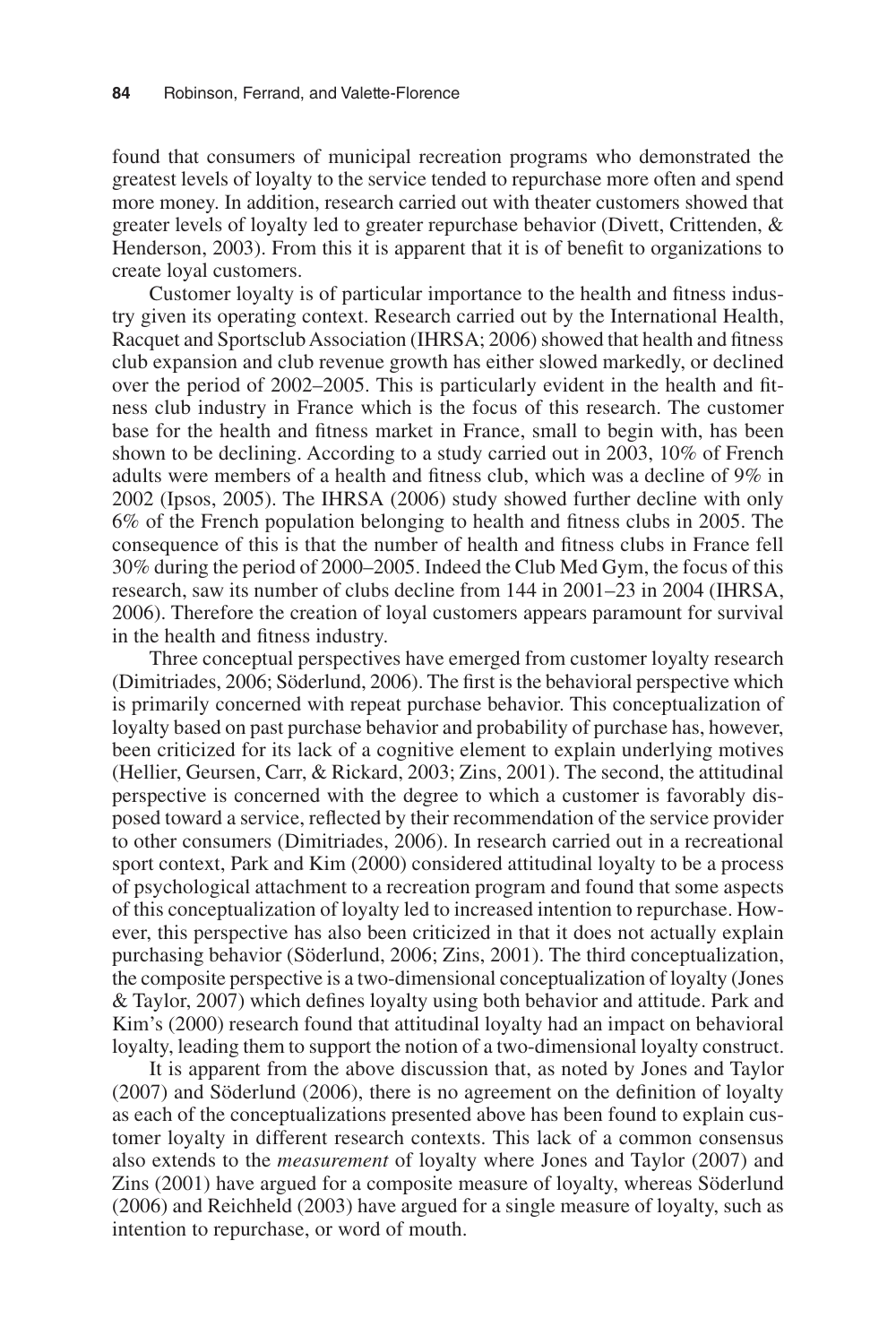Söderlund (2006) has argued particularly strongly for researchers to use a single measure of loyalty in empirical work. Drawing on the organizational theory and interpersonal loyalty literature, he sets out his argument on the basis that composite measures of loyalty that combine, for example, repurchasing intention with word of mouth intention are actually dealing with different behaviors. Distinguishing the concepts as "talk behaviors" and "doing behaviors," he highlights how they have different objects and different consequences for the organization, stating that repatronage has a direct economic consequence for an organization whereas word of mouth may or may not lead to patronage. His research carried out with restaurant diners and customers of an electronic organization supports this argument and leads him to conclude that a composite measure of loyalty is likely to hide significant aspects of loyalty, including other variables that may impact on loyal behavior.

As a consequence of the impact that customer retention has on organizational profitability (McIlroy & Barnett, 2000; Oliver, 1999), this research is concerned with behavioral loyalty, and specifically with repurchasing behavior. A number of researchers have identified the increased cost of obtaining new customers in comparison with the costs of retaining existing customers (Fornell & Wernerfelt, 1987; Lovelock & Wright, 1999; Zeithaml et al., 1996). In addition, the longer a customer stays with the organization the more profitable customers become as they use more of an organization's services over time (McIlroy & Barnett, 2000; Söderlund, 2006). Thus, knowledge of future continued use is essential in an industry showing a slow down or decline in growth to help with financial forecasting and future planning and therefore this form of customer loyalty is of importance to this research. This requires an understanding of the factors that lead to behavioral loyalty and which impact on intention to repurchase. As such, the research set out in this paper aims to establish the relationships between a number of variables and customers' intention to repurchase (renew) their membership.

### **The Factors Affecting Intention to Repurchase**

A review of the existing research in this area identifies a number of variables as having an impact on intention to repurchase. For example, Murray and Howat (2002) found a positive relationship between service quality, customer satisfaction and intention to repurchase among customers of an Australian sport and leisure center. Jiang and Rosenbloom (2005) established that satisfaction and price perception influenced intention to return among e-retailing customers. Divett et al. (2003) identified how important service attributes increased repurchasing behavior among theater goers, a finding replicated by Hill and Green (2000) in their research carried out with spectators of rugby league matches. Finally, Grace and O'Cass (2005) found that brand had a significant impact on reuse intentions. The following discussion considers these variables and their relationship to intention to repurchase in more detail.

#### **Customer Satisfaction**

There is an extensive body of literature across a number of research settings that supports the positive influence that satisfaction has on intention to repurchase (Bernhart, Donthu, & Kennet, 2000; Cronin & Taylor, 1994; Söderlund, 2006).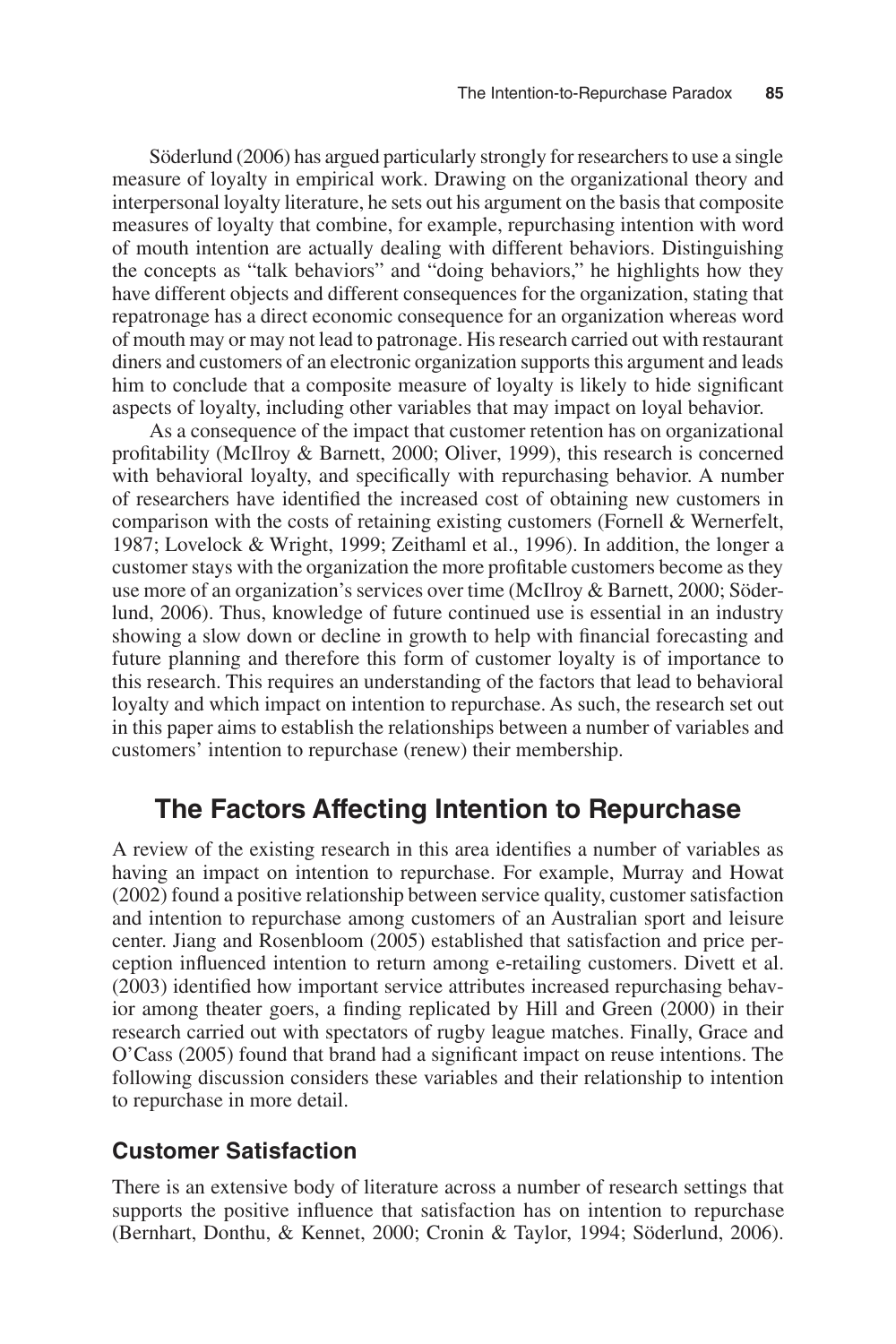Bitner, Booms, and Tétreault (1990) and Jones and Suh (2000) found that overall satisfaction with an organization had a direct impact on how likely customers were to reuse the service. In a banking environment, Ganesh et al. (2000) found a direct link between dissatisfaction and switching behavior and that satisfaction was a strong antecedent to intention to repurchase. Howat, Murray, and Crilley (1999) found that satisfaction of customers of sport centers was positively related to their willingness to recommend a service, repurchase from the provider and increase frequency of visits.

Although there is also a small body of research that suggests that the relationship between the two variables is not as direct as the discussion above may suggest (Hellier et al., 2003; Oliver, 1999; Zins, 2001), the research presented above provides strong evidence of the positive impact that customer satisfaction has on intention to repurchase. This leads to the following hypothesis:

H1: Intention to repurchase is positively influenced by overall satisfaction.

#### **Service Attributes**

Service attributes are the activities, physical properties, people and intangible elements, offered by an organization, that are perceived by customers to make up a service. Pioneering work done by Parasuraman, Zeithaml, and Berry (1988) identified several attributes that customers consider important and thus, expect from a service, which they then categorized into the dimensions of responsiveness, assurance, tangibles, empathy and reliability. In the sport field, Crompton, McKay, and Fesenmaier (1991) found that the attributes that make up four of these dimensions, responsiveness, assurance, tangibles, and reliability, were applicable to recreation service delivery. Subsequent research with customers of 15 public sport and leisure centers established a four dimensional model of attributes considered important, made up of core services, staff quality, general facility, and secondary services (Howat, Crilley, Absher, & Milne, 1996).

In similar research carried out in the UK, Lentell (2000) found that the importance of service attributes created three dimensions, which were physical evidence, staff, and secondary services. Papadimitriou and Karteroliotis (2000) established an alternative four dimensional model of important service attributes consisting of instructor quality, facility attraction and operation, program availability, and other services.

However, it is difficult to determine from research in this area what the most important service attributes may be. For example, research carried out in Greece by Costa, Tsitskari, Tzetzis, and Goudas (2005) and Theodorakis and Kambitsis (1998) found that many of the attributes identified by Parasuraman et al. (1988) were important to the service, but also added attributes that were specific to the context of their research. Of direct relevance, in research carried out with customers of a health club in Greece, Alexandris, Zahariadis, Tsorbatzoudis, and Grouios (2004) found that as well as the attributes identified initially by Parasuraman et al. (1988), a nice atmosphere and the acceptable behavior of other customers were also considered to be of key importance to the service. From this, it is apparent that, although there are a number of common important attributes to be found in the research such as cleanliness, good staff, consistent and reliable services, and security, there is no clear agreement on what is important to a specific service situation. Therefore it will be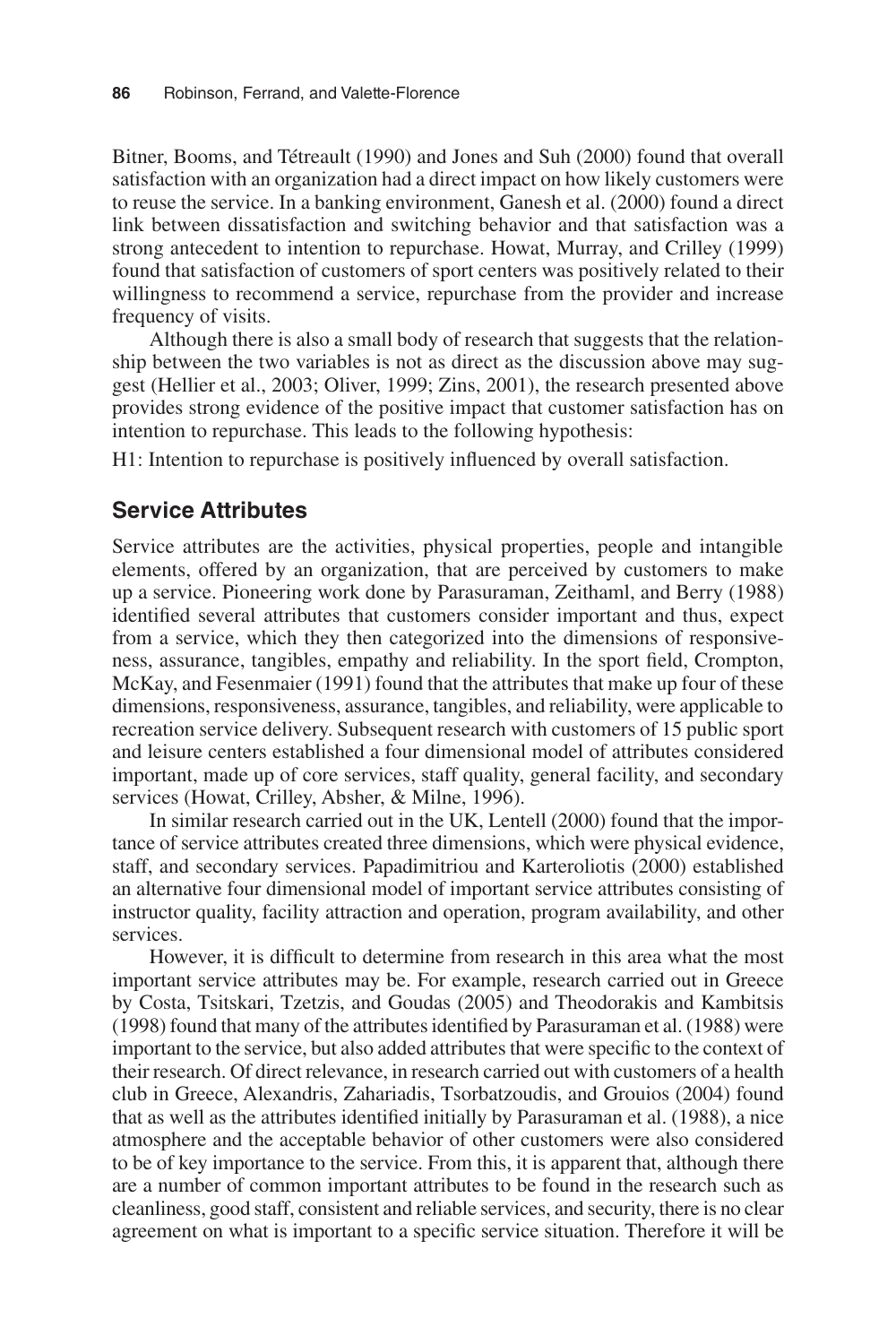necessary to establish which attributes are important to the customers included in this research before establishing the impact of important attributes on intention to repurchase.

The relationship between the importance of service attributes and intention to repurchase appears to be primarily indirect in that the majority of the literature shows that service attributes have a positive impact on satisfaction, which, as outlined above, has been shown to impact on intention to repurchase. The relationship between service attributes and satisfaction has been well researched in the sport context and it is apparent that important service attributes impact positively on customer satisfaction (Alexandris et al., 2004; Costa et al., 2005). Satisfaction then acts as a mediating variable on intention to repurchase, leading to the following hypothesis:

H2: Overall satisfaction is positively influenced by the importance of service attributes.

There is, however, not consistent agreement about which service attributes lead to satisfaction. In studies carried out in the hotel industry, Erto and Vanacore (2002) and Olorunniwo et al. (2006) found that the importance of staff and cleanliness were the only factors that had a direct impact on satisfaction. Ganesh et al. (2000) found that attributes relating to staff and costs were key for customers of banks and the work of Busacca and Padula (2005) carried out with mobile phone users, found that the importance of staff and tangibles had an impact on satisfaction.

Within the sport context, Lentell (2000) established that of the three dimensions of public sport and leisure services that led to satisfaction, the physical evidence of the facility had the greatest impact on satisfaction. Papadimitriou and Karteroliotis (2000) carried out similar research in Greece and established that the quality of instructors was paramount, followed by the facility attraction and operation, the availability of the program, and the way it was delivered. In their research with children attending athletic camps in Greece, Costa et al. (2005) found that relationships, tangible factors, security, activities, and contentment affected satisfaction with the experience, in this order of impact on satisfaction.

Finally, in their study of health and fitness club members, Alexandris et al. (2004) found that the physical environment had the strongest influence on satisfaction, followed by interaction with staff. Interestingly, a positive outcome derived from belonging to the health club also had a strong positive impact on satisfaction. It seems reasonable to argue therefore that not all important service attributes have the same impact on customer satisfaction.

In addition to the extensive literature setting out the impact of important service attributes on customer satisfaction, there is small body of research that has established that service attributes can impact directly on intention to repurchase. Jones and Taylor (2007) established that staff who exhibited prorelationship behaviors, such as the attributes of empathy, responsiveness, and interest created loyalty and intention to repurchase among 300 service customers. In research carried out with airline passengers, Nadiri, Hussain, Ekiz, and Erdoğan (2008) identified that the tangible attributes of the airline and the terminal, as well as the behavior and the empathy showed by staff—all considered important—had a direct positive impact on intention to repurchase. In their research carried out with customers of Greek fitness clubs Alexandris, Dimitriadis, and Kasiara (2001) established that the tangible attributes of the clubs included in the research, considered important by customers, impacted positively on intention to repurchase. This research also established that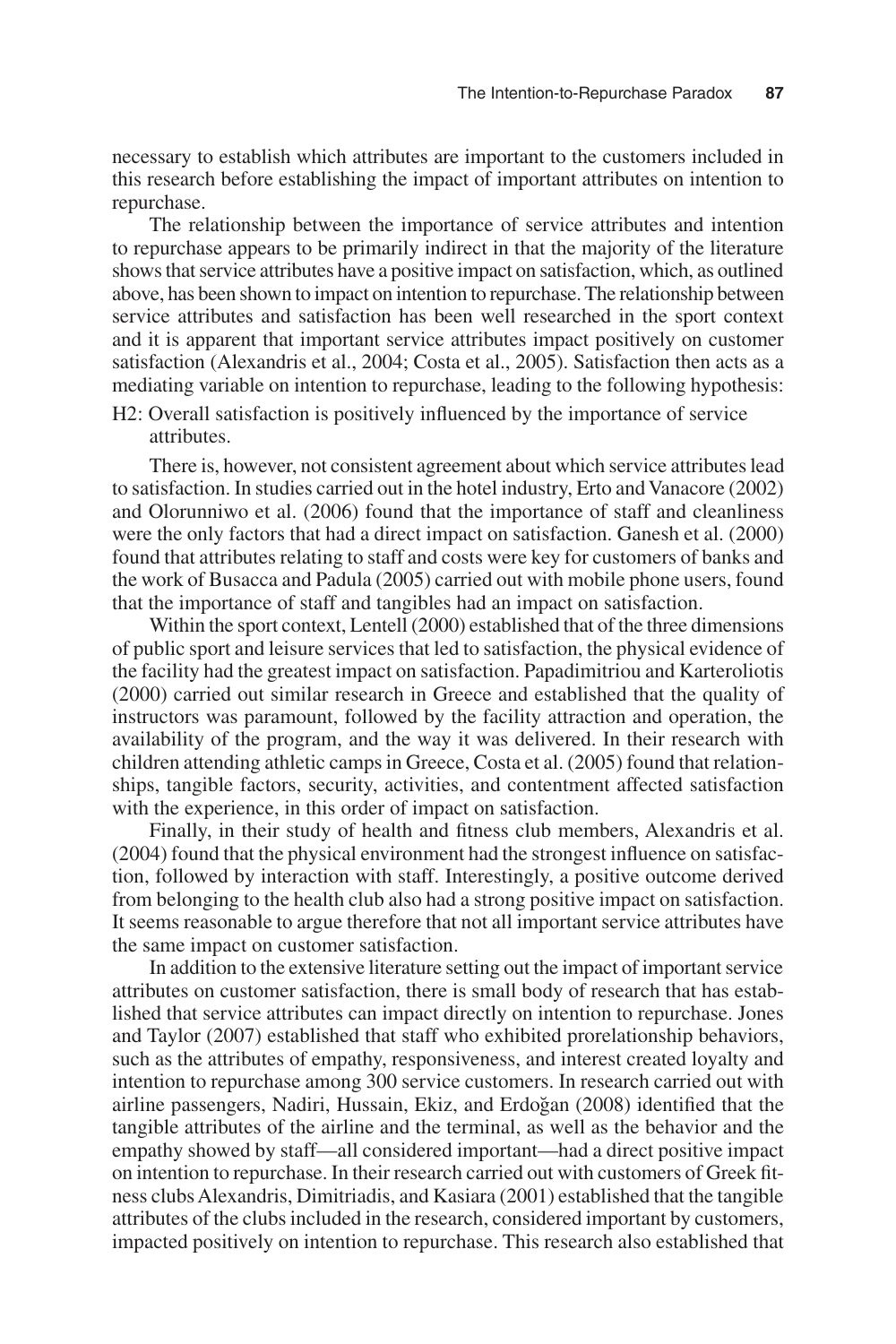the attributes of reliability and assurance had a direct impact in some club settings. This leads the following hypothesis to be proposed:

H3: Intention to repurchase is positively influenced by the importance of service attributes.

#### **Brand**

The concept of brand has attracted a great deal of interest from researchers who have focused on the associations that make up a brand (Gladden & Funk, 2002; Ross, James, & Vargas, 2006), the image these attributes create (Beccarini & Ferrand, 2006; Ferrand & Vecchiatini, 2002), and the value that this adds to the organization, known as brand equity (Gladden, Milne, & Sutton, 1998; Ross, 2006).

Keller (1993) has argued that brand associations are informational nodes that contain the meaning of the brand for consumers and have been identified as being critical in building strong brands (Chen, 2001; Ross, 2006). Categorized as attributes, benefits, and attitudes (Keller, 1993), or product association and organizational association (Chen, 2001), brand associations are perceived to be the basis for purchasing decisions and for brand loyalty (Aaker 1991, 1996; Belén del Río, Vázquez, & Iglesias, 2001). This is because, as argued by Aaker (1991, 1996) associations build a psychological construct made up of the rational and affective dimensions held by a group or person about a service. This construct is the brand image which is related to the "network of strong, favorable, and unique brand associations in consumer memory" (Keller 1993, p. 8) and brand image is important as it directs behavior such as intention to repurchase (Fredericks  $\&$ Salter, 1995).

There is limited evidence to support a direct relationship between aspects of brand and intention to repurchase (Kandampully & Suhartanto, 2000; Nadiri et al., 2008; Zins, 2001). The more common relationship is that aspects of brand make an impact on satisfaction, which in turn, as discussed above, impacts on intention to repurchase. For example, Pappu and Quester (2006) established that agreed brand associations of retail organizations varied significantly as a function of satisfaction, while Esch, Langner, Schmitt, and Geus (2006) established a positive relationship between brand image and satisfaction. Bolton and Drew (1991) and Johnson and Fornell (1991) stressed the fact that when services are difficult to evaluate corporate image is a major factor that influences customer satisfaction with the service. Andreassen and Lindestad (1998) also noted that corporate image may create a halo effect on customers' satisfaction judgments.

In a sport context, the influence of brand image on satisfaction has been investigated in the ski industry by Ferrand and Vecchiatini (2002) who stressed that the corporate image of a ski resort has a direct positive effect on skiers' overall satisfaction. This direct effect was confirmed in a study by Beccarini and Ferrand (2006) of soccer club season ticket holders.

However, although brand image appears important when investigating repurchasing relationships, for research purposes brand associations are of greater importance. Brand image can be decomposed into the brand associations which are agreed by customers to create the organization's image (Zins, 2001) which can then be incorporated into research questionnaires. More importantly as discussed by Aaker (1991) and Ross (2006, p. 30) brand associations "represent the basis for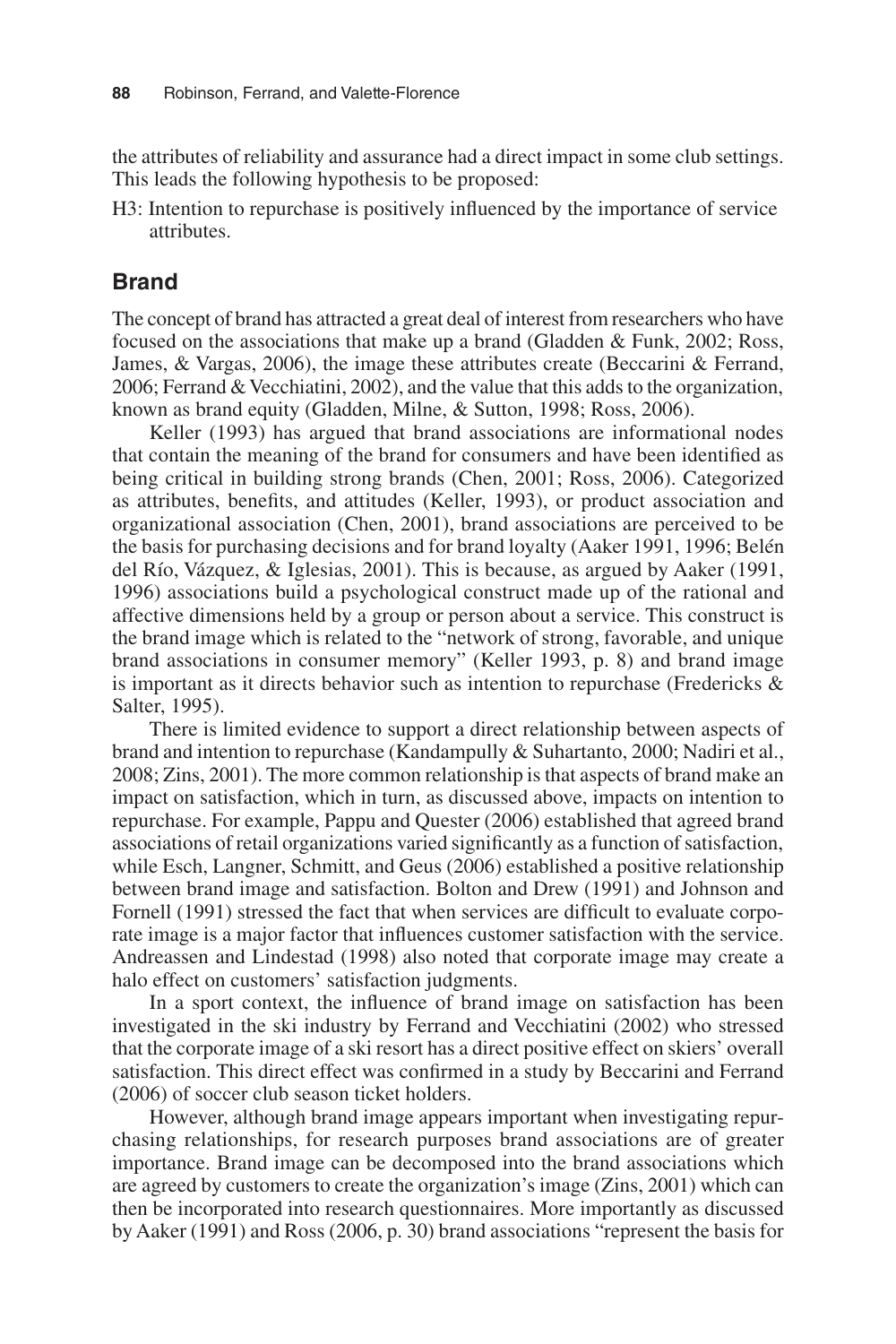purchase decisions and for brand loyalty." From this, the following relationship between brand associations and satisfaction can be hypothesized:

H4: Overall satisfaction is positively influenced by agreed brand associations.

### **Previous Purchase Behavior**

A relationship between previous purchase behavior and future intention to repurchase is intuitively obvious. Oliver (1999) argued that a customer with a history of purchasing from an organization becomes 'committed' and does not look to switch providers; indeed they may be oblivious to competition. Similarly, in their research carried out with restaurant diners, McIlroy and Barnett (2000) argued that a long term relationship needed to be built up with customers to encourage future intentions to repurchase, noting that customers with a long term relationship with an organization remain loyal to a brand and do not respond to competitor offers. Thus, the fifth hypothesis of this research is:

H5: Intention to repurchase is positively influenced by previous purchasing behavior.

### **Perceptions of Price**

There is limited evidence in the literature relating to perceptions of price and intention to repurchase. However, the literature that does exist suggests a relationship between perceptions of price and intention to repurchase. For example, in research carried out with e-retailers, Jiang and Rosenbloom (2005) found a direct positive effect of price perceptions on reuse in that the cheaper the price, the more likely customers were to reuse, while service setting research carried out by Keaveney (1995) found that half of the customers surveyed had switched service provider because of poor perceptions of price. From this, it appears that negative perceptions of price are likely to have a negative effect on intention to repurchase and thus, the following hypothesis is proposed:

H6. Intention to repurchase is negatively influenced by perceptions of the price of membership.

## **The Research Model**

The theoretical basis of the research model (Figure 1) has as its underpinning assumption that there is a positive relationship between satisfaction and intention to repurchase, an assumption which is supported by the work of authors such as Bernhart et al. (2000), Jones and Suh (2000), Murray and Howat (2002), Olorunniwo et al. (2006), and Söderlund (2006). In addition, the review of literature identified a number of relationships between the variables under study. As a consequence, the research will test the hypotheses outlined in the previous discussion.

In addition, anecdotal evidence from managers and the health and fitness industry press (Ferrand  $\&$  Nardi, 1995) suggested that frequency of visits tended to decline in customers not intending to renew their membership. Although the reasons for this are not clear, it was suggested by managers that this may be due to decreasing satisfaction with the service. Thus, the research model also included the following hypotheses: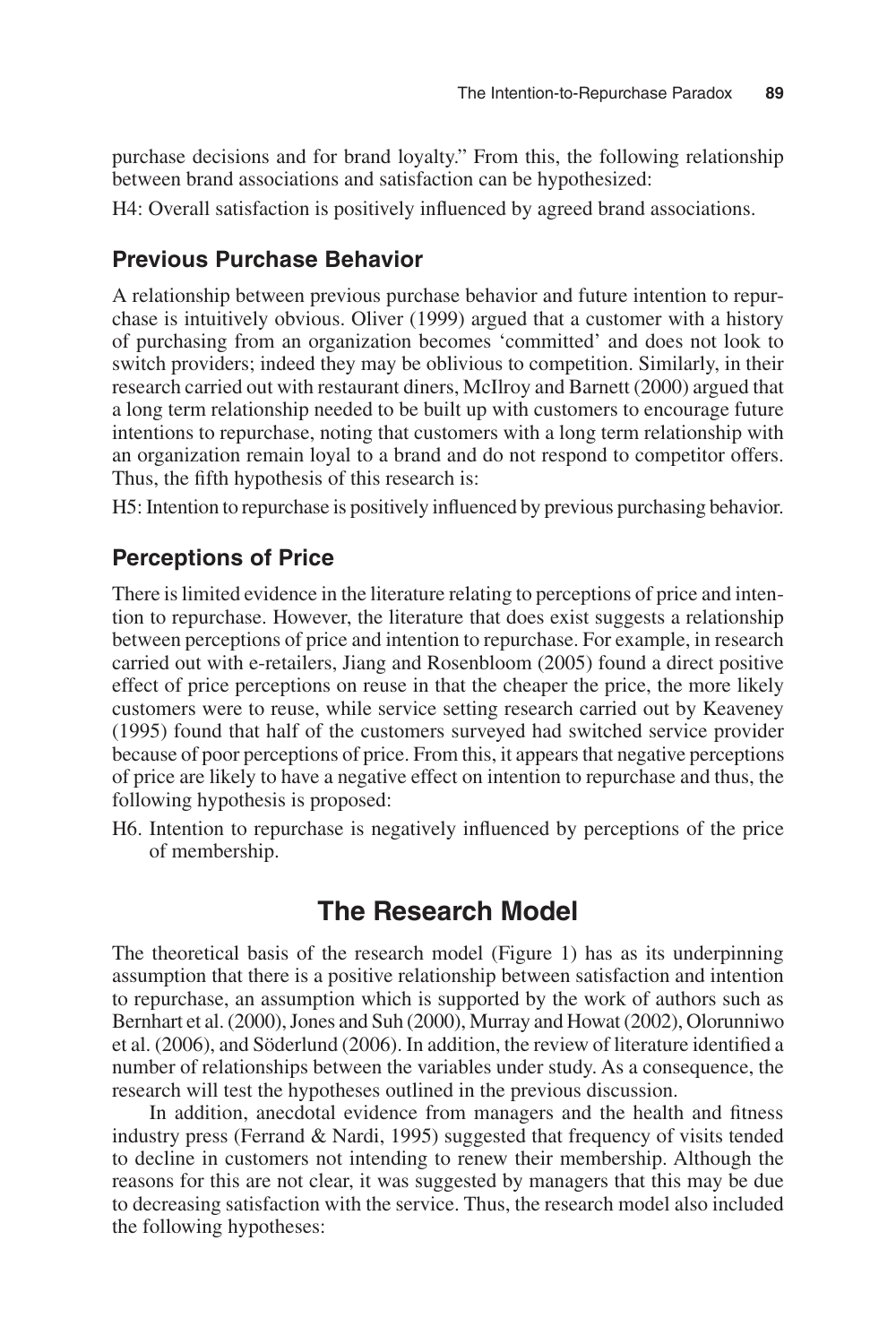

**Figure 1** — Conceptual model.

- H7: Overall satisfaction positively influences frequency of attendance.
- H8: Intention to repurchase is influenced by frequency of attendance. Each of the model components is defined as follows:
	- *Service attributes:* the importance of the components provided by the organization that allow the customer to experience the service;
	- *Brand associations*: the functional and emotional associations which are assigned to a brand by the customer;
	- *Overall satisfaction*: the degree of overall contentment felt by the customer which has come from the ability of the service to meet desires, needs, and expectations;
	- *Price*: customer's perception of the price of membership fees;
	- *Previous purchase behavior*: the degree to which the customer has maintained a relationship with the organization;
	- *Frequency of attendance:* the average number of visits a customer makes to the club each week;
	- *Intention to repurchase*: the customer's judgment about resubscribing again to the organization, taking into account their current situation and likely circumstances.

### **Method**

To investigate the factors affecting intention to repurchase, empirical research was carried out with the customers of Club Med Gym located in Grenoble, France, which is part of the Club Med Gym health and fitness chain. Club Med Gym is the largest health and fitness chain in France with 17 clubs and charges a premium price for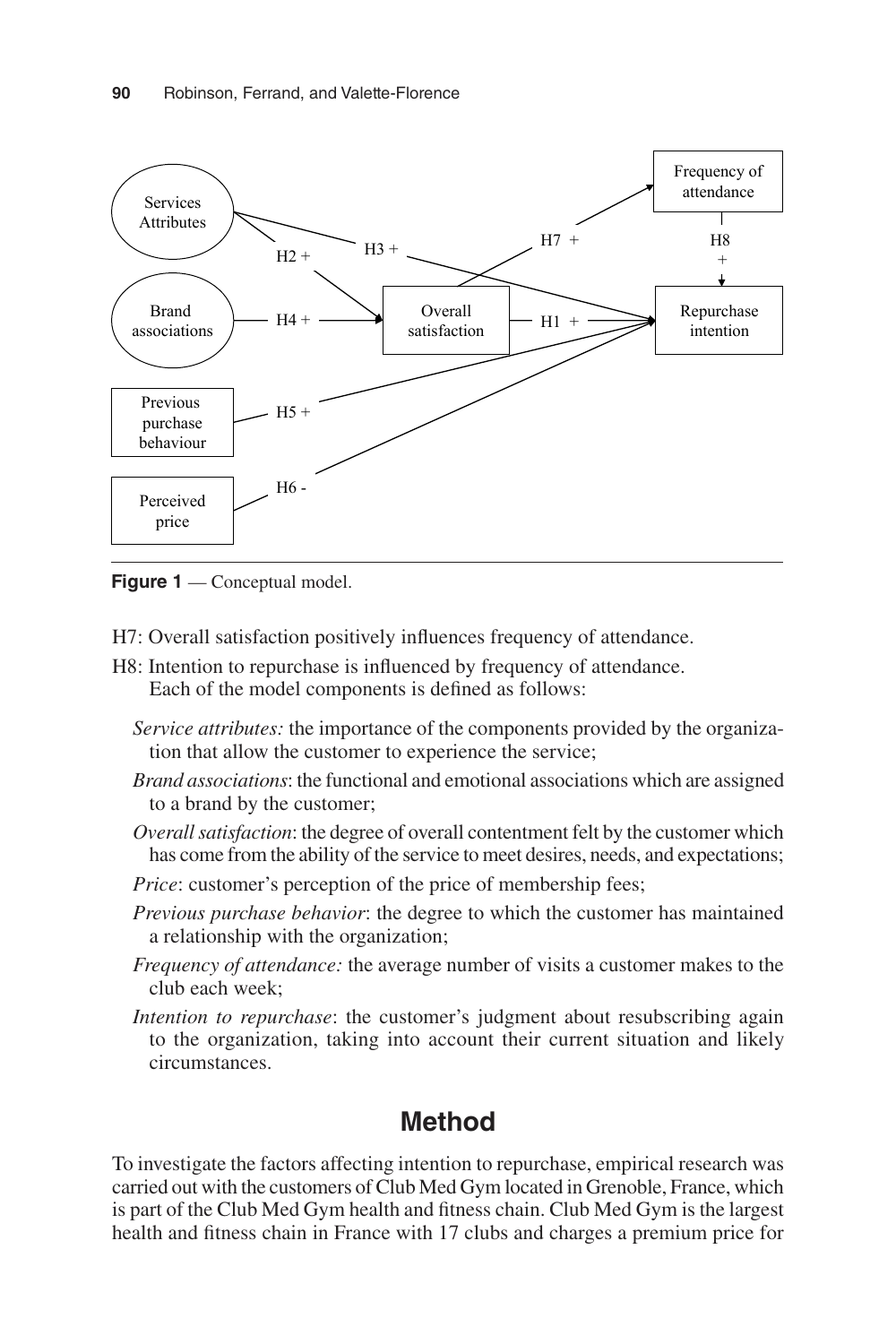|                         | <b>Interviews</b> | <b>Pilot</b><br>Questionnaire | <b>Final</b><br>Questionnaire |
|-------------------------|-------------------|-------------------------------|-------------------------------|
| Gender                  | Percentage        | Percentage                    | Percentage                    |
| Female                  | 47.50             | 55.83                         | 55.79                         |
| Male                    | 52.50             | 44.17                         | 44.21                         |
| Period of use           |                   |                               |                               |
| $7.30$ a.m. to noon     | 17.50             | 15.00                         | 16.74                         |
| Noon to 2 p.m.          | 20.00             | 20.83                         | 18.03                         |
| 2 p.m. to $6$ p.m.      | 20.00             | 23.33                         | 20.17                         |
| 6 p.m. to 8.30 p.m.     | 26.00             | 22.50                         | 25.75                         |
| 8.30 p.m. to 10.30 p.m. | 17.50             | 18.33                         | 19.31                         |
| $Age*$                  |                   |                               |                               |
| Under 30                | 22.50             | 21.67                         | 19.74                         |
| $30 - 39$               | 30.00             | 30.83                         | 30.90                         |
| $40 - 49$               | 27.50             | 25.83                         | 28.33                         |
| 50 and over 50          | 20.00             | 21.67                         | 21.03                         |
|                         | $N = 40$          | $N = 120$                     | $N = 233$                     |

#### **Table 1 Respondent Characteristics**

\*Age is provided here for information purposes. It was not used to segment the sample as it was felt that customers may be uncomfortable telling reception staff their age to sample correctly.

club membership. It is owned by Club Méditerranée, a multinational corporation with its head office in France that specializes in 'all-inclusive' luxury holidays. Club Med Gym Grenoble has approximately 1,100 members and is a medium sized club in the chain. The research was carried out at the request of the Grenoble club management in response to an increasingly competitive environment that led to a perceived need to understand the factors that contribute to renewal of membership.

The research followed a three-phase procedure. In the first phase interviews were carried out with 40 customers of Club Med Gym, Grenoble, to develop a list of service attributes and brand associations that could be used in the research instrument. This was necessary as existing research does not provide a list of service attributes that are considered important for all service organizations, or a common set of agreed brand associations. The 40 customers interviewed were segmented on the basis of gender and time of visit, characteristics that were used for all phases of the research (Table 1). These characteristics were chosen to reflect the membership of the health and fitness club and because the importance of service attributes and perceptions of satisfaction are affected by these variables (Dimitriades, 2006; Kim & Kim, 1998).

A semistructured format was used for the interviews and each interviewee was taken through the same central questions to ensure consistency (Patton, 2002). First, participants were asked to give details about their personal history with Club Med Gym, such as length of membership and preferred activities. The main section of the interview comprised specific questions relating to service attributes and associations related to the brand. For example, interviewees were asked the following: *Can you specify the characteristics that are related to service quality for a fitness*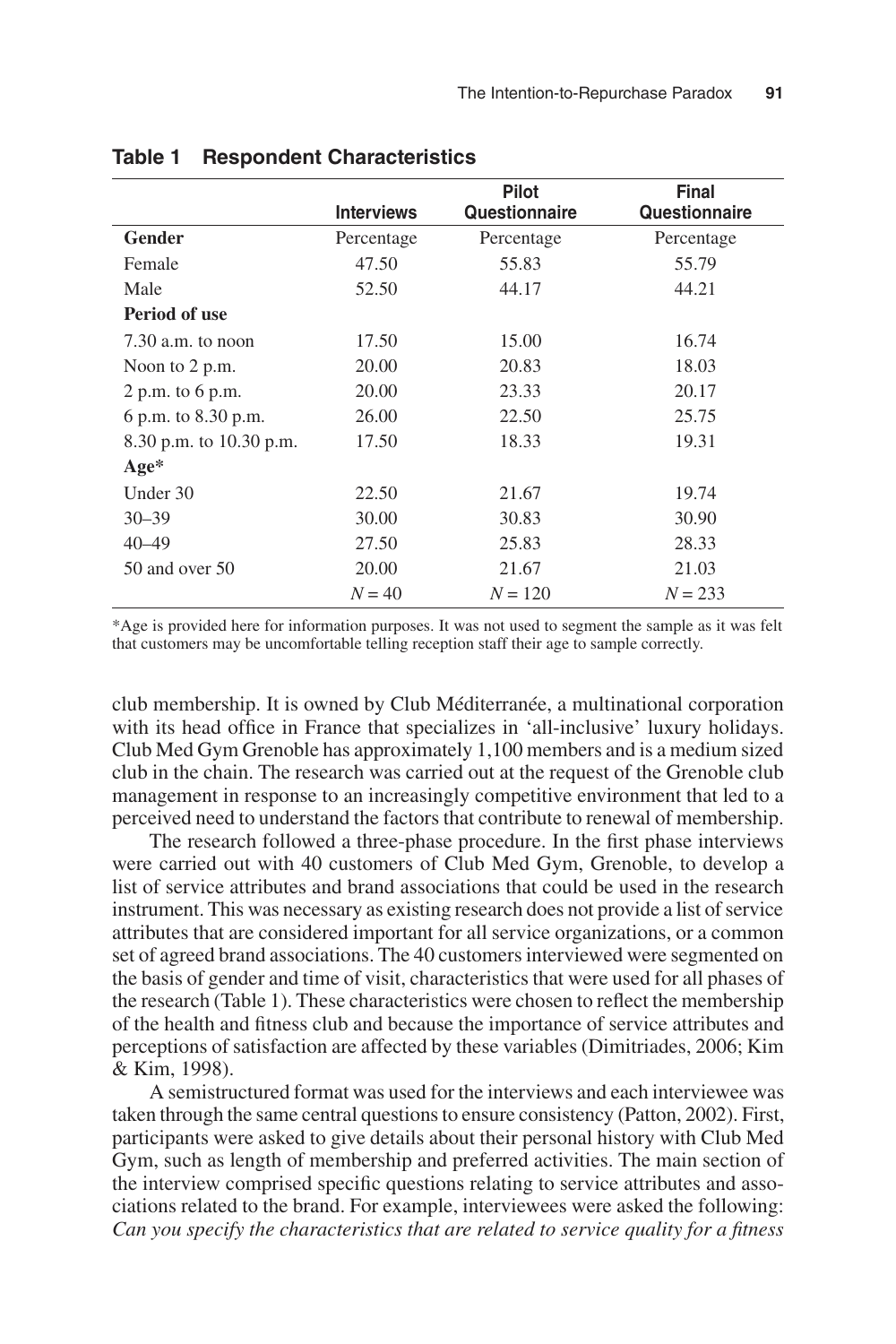#### *club? What comes into your mind when you think about the Club Med Gym brand? Which words and expressions do you associate with the Club Med Gym brand?*

Two researchers who were experienced in qualitative methods and familiar with the concepts of service attributes and branding conducted all interviews. Interviewees were assured confidentiality and gave informed consent and this, alongside the quality of the relationship between interviewer and interviewees, enabled participants to talk freely about their experiences and views, and to be honest and open with their responses. The interviews were carried out without distractions, and each interview lasted approximately 20 min. All interviews were audiotaped and transcribed verbatim by the interviewers. The interview transcripts were returned to the participants to check the content and the quality of the transcripts. The interviewees recommended no changes.

Inductive content analysis was used to analyze the interview transcripts. First, the interviews were transcribed and reported without any analysis. Following this, the two researchers read the transcripts thoroughly, and independently, for initial categorization. Finally, the researchers came together again to discuss the findings. When agreement was reached, the initial categories were combined into subthemes, which were subsequently combined into themes. Finally, the latter were regrouped into categories. To quantify the level of agreement between the two researchers, a Cohen's Kappa was computed which gave a value of 0.89 for brand attributes and 0.83 for services attributes, indicating a strong level of agreement between the two researchers. In a further step, peer debriefing sessions with health and fitness professionals and other researchers considered as "disinterested peers" (Lincoln & Guba, 1985, p. 308) were conducted to examine methodological procedures, and to discuss and debate the researchers' interpretations of the overall findings. This process enhanced data credibility.

Through a process of content analysis 35 service attributes and 32 brand associations were identified. After deleting attributes and associations that were considered to have the same meaning, 25 service attributes and 21 brand associations were included in a pilot questionnaire. For example, cleanliness was considered to encapsulate clean floors and clean facilities, while holiday was felt to include holiday clubs and offers holidays.

The second phase, the pilot questionnaire, was completed by 120 randomly selected clients, once again segmented on the basis of gender and time of attendance as set out in Table 1. Reception staff asked every third and then every fifth person in accordance with the segmentation variables to complete the questionnaire, however, those involved in the first phase of the research were excluded from taking any further part in the research. The purpose of this questionnaire was to perform an exploratory factor analysis to determine the service attributes considered important and the brand associations that customers agreed were associated with the organization, and to refine the attributes to be used in the main study. For brand associations, respondents were asked to indicate their agreement, using a 5-point Likert-type scale ranging from 1 "*completely disagree*" to 5 "*completely agree*," with the statement *in your opinion the Club Med brand means* for each association. For service attributes, respondents were asked to indicate the importance of each attribute using a Likerttype scale from 5 'very important' to 1 'not at all important'.

Principal component analysis with promax rotation was used to analyze the results. Five service attributes and seven brand associations were dropped one by one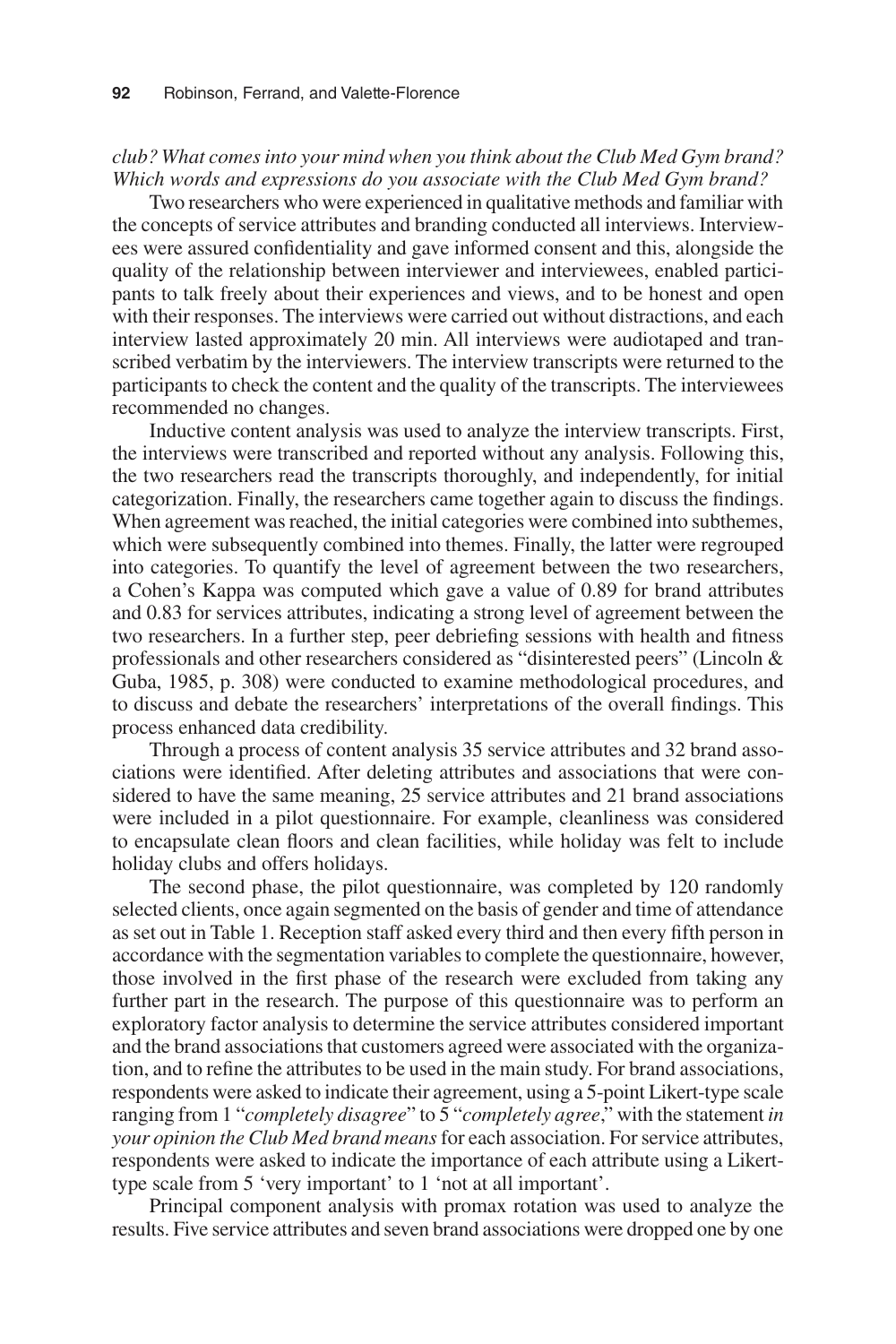from the analysis because their factor loadings were below the minimum loading criterion of 0.40 (Nunnally  $\&$  Bernstein, 1994, p. 460). The relationship among the remaining variables was assessed each time. The dropped attributes were cloakroom ventilation, large beverage range at the bar, easily adjusted equipment, easy access to the changing rooms, and party-oriented members. The dropped brand associations were flexibility, international, a large choice, powerful firm, physical training, safe, and for women. Thus, 20 service attributes and 14 brand associations remained for the final questionnaire. Internal reliabilities (Cronbach alpha) of each construct ranged from 0.76 to 0.84 for service attributes and 0.86 and 0.92 for brand associations, all exceeding the minimum criterion of 0.60 (Bagozzi  $\&$ Yi, 1988, p. 80).

Table 2 shows that the measurement construct for the importance of service attributes has five key dimensions. The most important is *Services*, which includes the programs available and the staff who delivered them. The second dimension is C*ustomer relations* and relates to the keeping of promises and management responsiveness. The third one is *Nice to use* and relates to facility organization, in particular the club's welcome and user-friendliness. The fourth is *Security* and is concerned with club equipment and safety. The last dimension, *Comfort* is related to club comfort and cleanliness. The factor analysis explains 66.31% of the variance which is satisfactory.

Table 3 presents the component's correlation matrix which shows that components 1 and 3 are the most correlated, sharing 3% of the information (0.1592).

Table 4 shows that the agreed associations with the Club Med Gym brand have two dimensions. The most important relates to *Promoted image* and includes the associations of professionalism and wellness, vitality and fitness, which are the brand attributes that are expressly promoted by the advertising and promotion activities of the Cub Med Gym. The second dimension, *Additional benefits* includes holidays, user friendliness and social relations. This analysis explains 69.33% of the variance. *Promoted image* explains 41.09% of the variance, while *Additional benefits* accounts for 28.24% of the variance. The correlation between the two components is .342. Consequently they share 8% of the information (0.3422).

In the third phase of the research, the final questionnaires were distributed, as outlined above, over a one week period. Responses were collected from 264 out of 450 members, a 59% response rate. The questionnaire included the attributes and associations established by the pilot, using the same question structure as in the pilot. Five other variables were also included to test the relationships in the research model.

First, *previous purchase behavior* was included in the research to test whether there is a positive relationship between previous behavioral loyalty and expressed future behavioral loyalty. This was considered important in an industry where health and fitness clubs compete for customers on the basis of heavy discounting to attract customers away from competitor organizations. Previous purchase behavior was measured by length of membership in years. Second, *overall satisfaction with the Gym* was included in the research to test H1, H2, H4 and H7. This was measured as a single item (*How satisfied are you with the Gym overall?*) and customers were requested to rate their overall satisfaction on a Likert-type scale from 5 "completely satisfied" to 1 "completely unsatisfied." The use of a single item measure of overall satisfaction is consistent with Bou-Llusar, Camison-Zornoza, and Escrig-Tena (2001) and Murray and Howat (2002).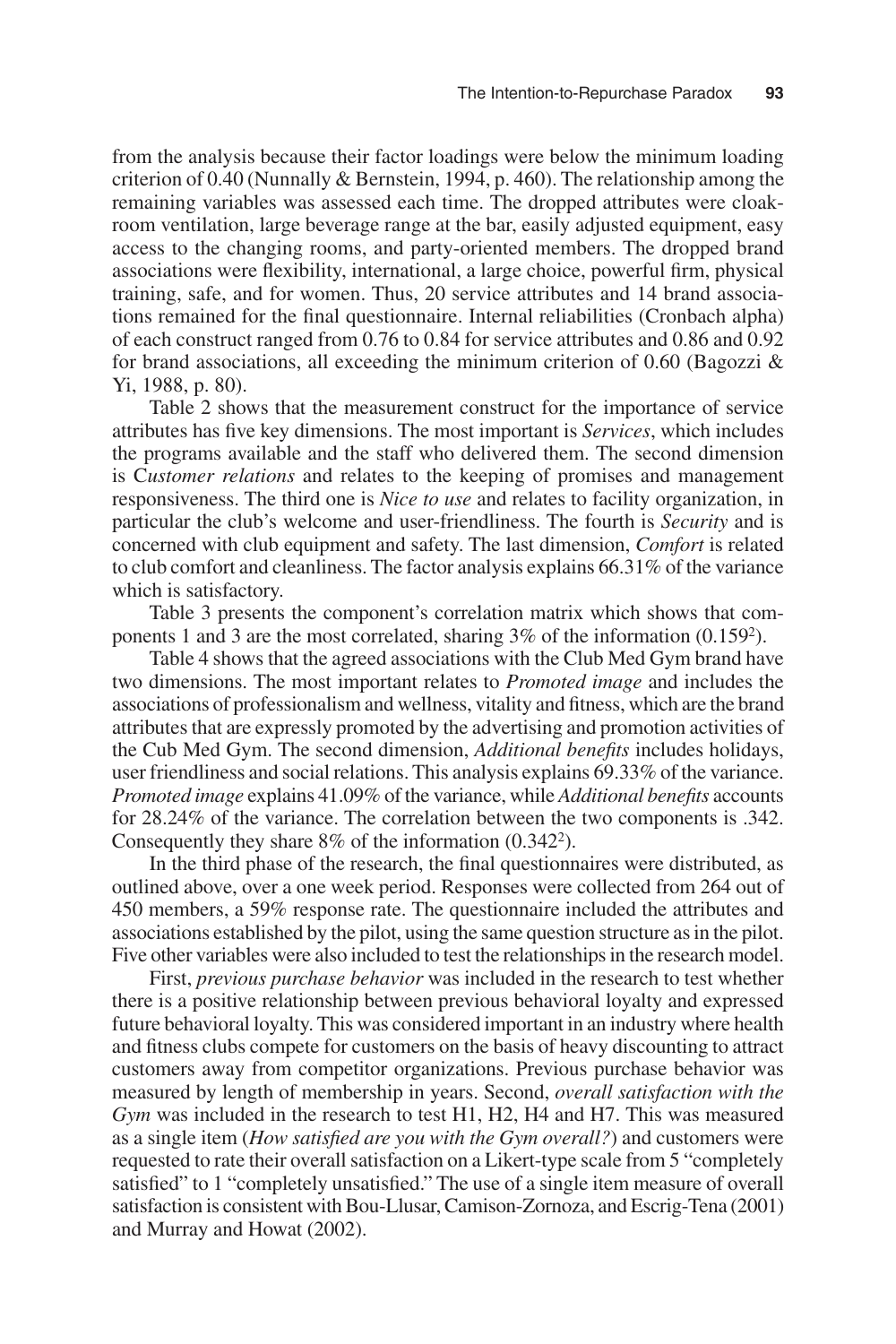| Attribute Satisfaction (Pilot Study)                          |                  |                              |                     |                     |                  |
|---------------------------------------------------------------|------------------|------------------------------|---------------------|---------------------|------------------|
|                                                               | 1st Component    | Component<br>2 <sub>nd</sub> | Component<br>3rd    | Component<br>4th    | 5th Component    |
|                                                               | Club services    | Customer relations           | Security            | Nice to use         | Comfort          |
| Advice of fitness instructors                                 | 86               | Ξ                            | $\overline{5}$      | $-0.6$              | $\odot$          |
| Qualification of fitness instructors                          | 83               | $\mathcal{S}$                | $\overline{.}$      | S.                  | $-0.3$           |
| Customized service                                            | 83               | 65                           | $\overline{15}$     | $\overline{C}$      | $\odot$          |
| and follow up<br>Personal assessment                          | 75               | $\overline{c}$               | $-02$               | $-0.7$              | $\infty$         |
| Quality of programs<br>Staff availability                     | $\ddot{q}$       | $\infty$                     | 22                  | $03$                | $\overline{14}$  |
|                                                               | 47               | $-0.9$                       | $\Xi$               | $90.$               | $-12$            |
| Keeping promises                                              | $\overline{0}$   | $\ddot{\mathbf{g}}$          | $\mathcal{O}$       | $-0.08$             | $-0.4$           |
| Responsiveness of staff                                       | $\Xi$            | হা                           | 026                 | $\mathfrak{S}$      |                  |
| Access to information                                         | $\overline{0}$   | $\boldsymbol{80}$            | $\overline{10}$     | $\ddot{\mathrm{0}}$ | $-19$            |
| Quality versus price                                          | $\overline{0}$ . | .75                          | $\ddot{\mathrm{S}}$ | $\Xi$               | $-0.09$          |
|                                                               | $-0.8$           | 68                           | $\ddot{13}$         | $-0.09$             | $-18$            |
|                                                               | $\ddot{c}$       | $\ddot{=}$                   | 87                  | $-0.6$              | $\ddot{5}$       |
| Program timetable<br>Modern equipment<br>Quality of equipment | $\overline{17}$  | S.                           | 85                  | $\odot$             | $\ddot{.}13$     |
| Safety                                                        | $\overline{21}$  | $\overline{0}$               | 82                  | $-0.5$              | $-0.5$           |
| Easy access to club                                           | $-14$            | S.                           | $\ddot{\bm{c}}$     | $-10$               | $-29$            |
| Kindness and smile                                            | $\tilde{q}$      | $-02$                        | $-06$               | $\mathbf{90}$       | $\odot$          |
| Kind welcome                                                  | $-0.5$           | $-0.7$                       | $-0.08$             | 88.                 | $\overline{0}$   |
| Pleasant atmosphere                                           | $\overline{0}$   | $\overline{C}$               | $-0.2$              | 72                  | $\overline{O}$ . |
| Cleanliness                                                   | $\mathcal{O}$    | $-13$                        | $-0$                | 07                  | 89               |
| Comfort                                                       | Ξ                | $-18$                        | $\frac{6}{2}$       | $\overline{5}$      | $\frac{86}{5}$   |
| Crombach a                                                    | 83               | $\ddot{\mathrm{8}}$          | $\overline{8}$      | .79                 | .76              |
| $\%$ EV                                                       | 17.29%           | 15.56%                       | 13.71%              | 10.77%              | 8.99%            |

Table 2 Principal Components Analysis (Promax with Kaiser normalization) With the Items Related to Service **Table 2 Principal Components Analysis (Promax with Kaiser normalization) With the Items Related to Service**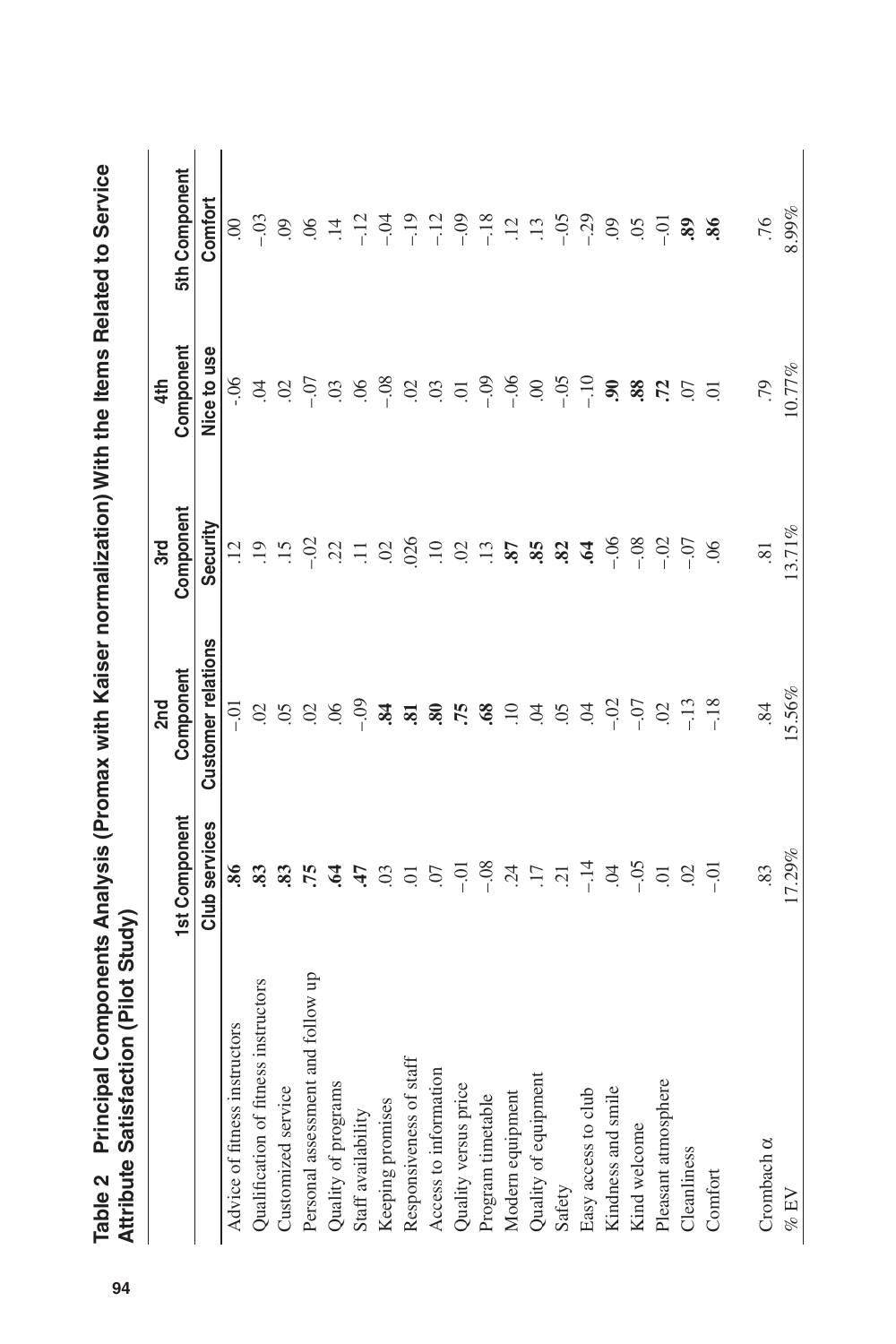|                       | Club            | <b>Customer</b>  |                 | Nice to    |         |
|-----------------------|-----------------|------------------|-----------------|------------|---------|
| <b>Components</b>     | <b>Services</b> | <b>Relations</b> | <b>Security</b> | <b>Use</b> | Comfort |
| Club services         | 1.000           | .021             | .159            | .005       | .065    |
| Customer<br>relations |                 | 1.000            | .069            | $-.030$    | $-.136$ |
| Security              |                 |                  | 1.000           | $-.0.55$   | $-.010$ |
| Nice to use           |                 |                  |                 | 1.000      | .055    |
| Comfort               |                 |                  |                 |            | 1.000   |

#### **Table 3 Components Correlation Matrix (PCA Items Related to Service Attribute Satisfaction)**

### **Table 4 Principal Components Analysis (Promax with Kaiser Normalization) With the Associations Related to the Club's Brand (Pilot Study)**

|                       | 1st Component         | 2nd Component                        |  |
|-----------------------|-----------------------|--------------------------------------|--|
|                       | <b>Promoted image</b> | <b>Additional</b><br><b>benefits</b> |  |
| Wellness              | .86                   | .32                                  |  |
| Recreation            | .83                   | .37                                  |  |
| Fitness               | .80                   | .00                                  |  |
| Professionalism       | .77                   | .34                                  |  |
| Dynamism and vitality | .77                   | .35                                  |  |
| Service quality       | .75                   | .43                                  |  |
| Sport                 | .74                   | .04                                  |  |
| Fun                   | .73                   | .34                                  |  |
| Health                | .73                   | $-.14$                               |  |
| Sun                   | .18                   | .87                                  |  |
| Conviviality          | .41                   | .85                                  |  |
| Holiday               | .09                   | .79                                  |  |
| Place to meet people  | .14                   | .76                                  |  |
| Peacefulness          | .33                   | .70                                  |  |
| Crombach $\alpha$     | .92                   | .86                                  |  |
| $\%$ EV               | 41.09%                | 28.24%                               |  |

Customers' *perception of the price of membership* was assessed using a price perception scale from Srivastava (1999). This variable was included in the research to further contribute to an understanding of the impact of perceptions of price on intention to repurchase and is important given that, as set out above, much competition in the industry is on the basis of price. Customers were asked to rate their agreement with the statement *Club Med Gym is expensive* on a Likert-type scale from 5 'completely agree' to 1 'completely disagree'.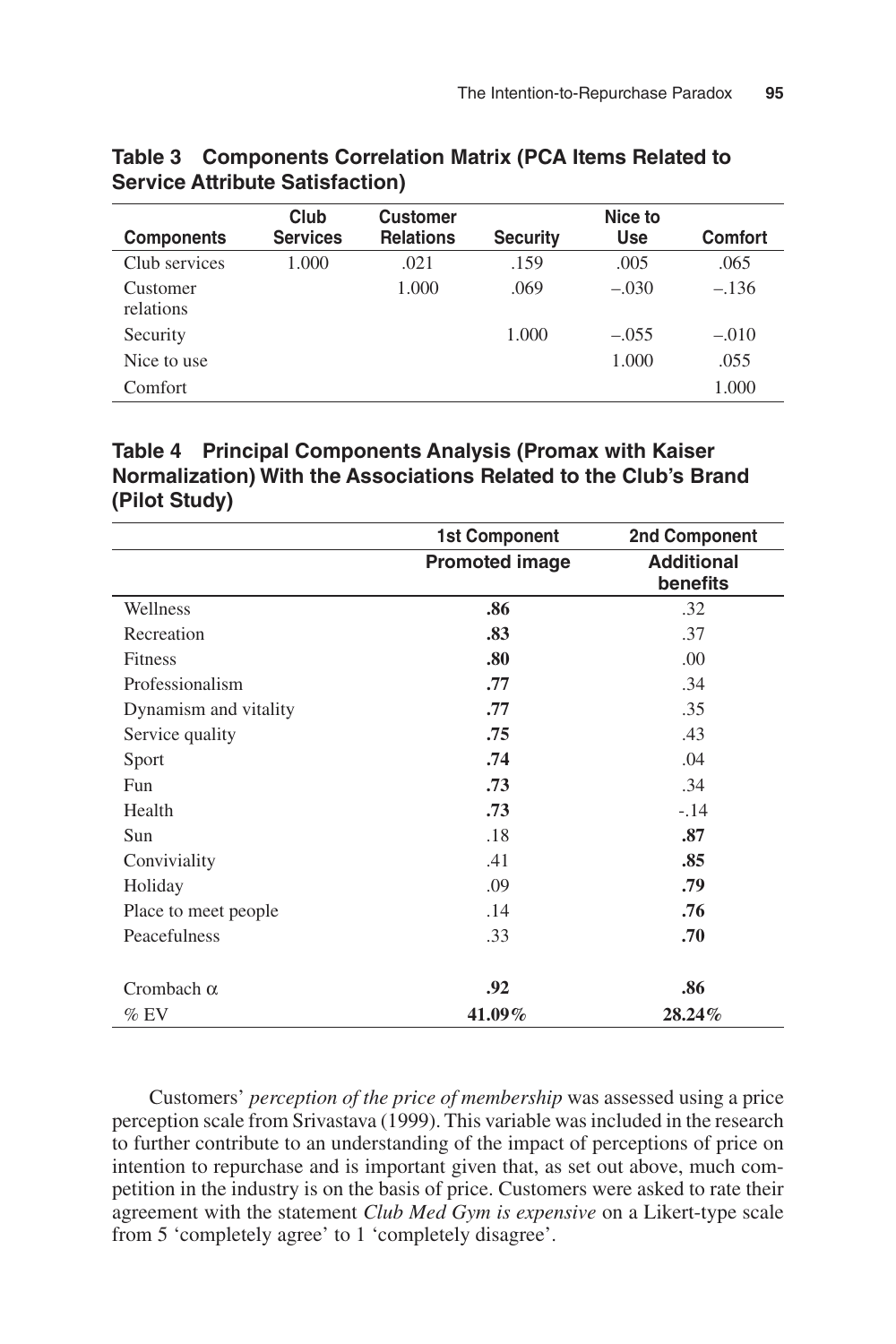*Intention to repurchase* was measured as a single item (*Will you renew your membership with the club?*). Customers were requested to rate their overall likelihood of renewing their membership on a Likert-type scale  $(5 =$  definitely yes;  $4 =$ probably yes;  $3 = I$  don't know;  $2 =$  probably not;  $1 =$  definitely not). Once again, the use of a single item measure is consistent with Murray and Howat (2002) and Söderlund (2006). Finally, although *frequency of attendance* has not been subject to previous research, it was apparent from discussions within the professional press and with club managers that there was a perception of a relationship between frequency of attendance and intention to repurchase. Therefore, this relationship was tested by the research (H8) and frequency of attendance was measured by asking members how many visits they made to the gym, on average, each week.

## **Data Analysis and Results**

To test the hypotheses, a structural equation model using LISREL 8.53 (Joreskog & Sorbom, 2003) was developed. The validity of the model was assessed in a two-step procedure. First, a measurement model of constructs was tested for key dimensions. Next, the hypothesized causal relationships were estimated in a structural path model.

### **Measurement Model**

The overall chi-square statistic for the measurement model is significant ( $c^2$  (641)  $= 1175.08$ ,  $p < .01$ ), as may have been expected given the sensitivity of this test statistic to sample size (Gerbing & Anderson, 1992). The results of the first order CFA show that the measurement model fits the data reasonably well:  $c^2/df = 1.83$ ; RMSEA =  $0.06$ ; NNFI =  $0.96$ , CFI =  $0.95$ , Standardized RMR =  $0.053$  (Hu & Bentler, 1999). The reliability of the construct was measured by the Joreskog r. All factors exceeded the minimal value of 0.70 (Fornell & Larcker, 1981). All paths were significant at  $p < .001$  (*t* values range from 6.11 to 36.39). Table 5 provides an overview of the measurement model.

### **Structural Model**

To investigate the extent to which a customer's intention to repurchase can be predicted by both endogenous and exogenous constructs, a structural path model was estimated. Results indicate that the model had a reasonable fit with the data:  $c^2$ <sub>(641)</sub> = 1216.16,  $p < .01$ , RMSEA = 0.06, NNFI = 0.94, CFI = 0.95, Standardized RMR =  $0.065$ ,  $c^2/df = 1.84$  (1216.16/660). Three paths relating to global satisfaction were not found to be significant. Two were the attribute components of nice to use ( $\gamma$  = 0.04, t = 0.59) and comfort ( $\gamma$  = 0.07, t = 0.94) and one was the image component of additional benefits ( $\gamma = -0.10$ , t = 1.50).

These paths were deleted to compute the final model which is presented in Figure 2. Despite the fact that  $c^2$  is significant ( $c^2$  <sub>(663)</sub> = 1216.54,  $p < .01$ ), the indices for the model revealed a reasonable fit:  $RMSEA = 0.06$ ,  $NNFI = 0.94$ , CFI  $= 0.95$ , Standardized RMR  $= 0.065$ ,  $c^2/df = 1.84$  (1216.54/663)

<sup>1</sup>Note: the factor loading from service to global satisfaction is 0.34 with a *t* value of 4.89 indicating a *p* < .001.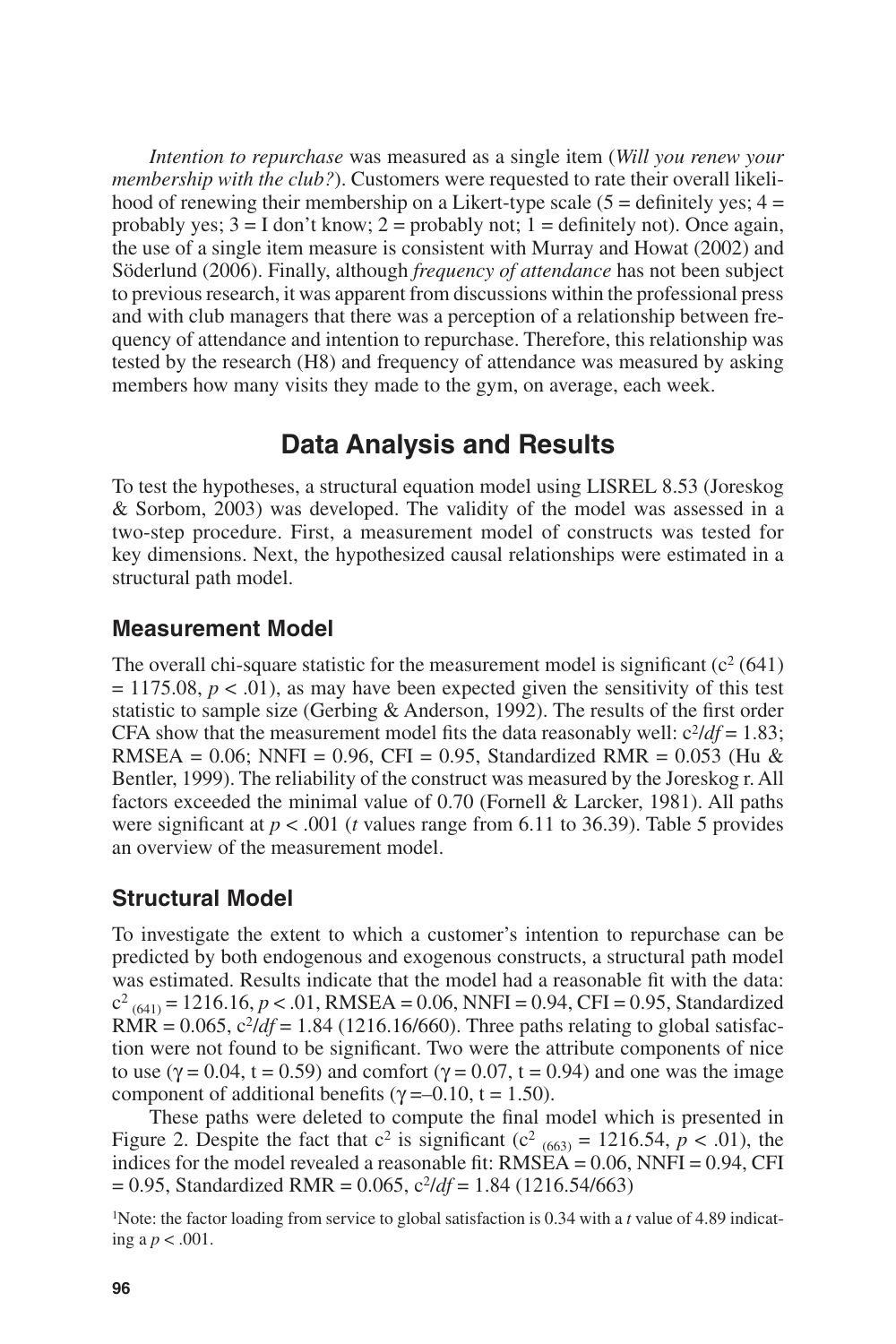| Latent            |                                         |          |        | Reliability<br>Joreskog |
|-------------------|-----------------------------------------|----------|--------|-------------------------|
| <b>Constructs</b> | <b>Items</b>                            | Loadings | t      | ρ                       |
| Club services     | Advice of fitness instructors           | 0.847    | 36.391 | 0.883                   |
|                   | Customized service                      | 0.799    | 28.711 |                         |
|                   | Qualification of fitness<br>instructors | 0.762    | 24.277 |                         |
|                   | Personal assessment and<br>follow up    | 0.780    | 26.343 |                         |
|                   | Staff availability                      | 0.760    | 24.098 |                         |
|                   | Quality of programs                     | 0.499    | 9.515  |                         |
| Customer          | Keeping promises                        | 0.782    | 24.295 | 0.825                   |
| relations         | Access to information                   | 0.797    | 25.750 |                         |
|                   | Responsiveness of staff                 | 0.713    | 18.749 |                         |
|                   | Quality versus price                    | 0.659    | 15.511 |                         |
|                   | Programs time table                     | 0.514    | 9.676  |                         |
| Security          | Modern equipment                        | 0.850    | 24.989 | 0.748                   |
|                   | Quality of equipment                    | 0.689    | 15.979 |                         |
|                   | Safety                                  | 0.654    | 14.339 |                         |
|                   | Easy access to club                     | 0.381    | 6.110  |                         |
| Nice to use       | Kindness and smile                      | 0.884    | 30.668 | 0.833                   |
|                   | Kind welcome                            | 0.794    | 23.714 |                         |
|                   | Pleasant atmosphere                     | 0.686    | 16.763 |                         |
| Comfort           | Cleanliness                             | 0.800    | 13.869 | 0.767                   |
|                   | Comfort                                 | 0.778    | 13.576 |                         |
| Promoted          | Professionalism                         | 0.780    | 26.275 | 0.888                   |
| image             | Wellness                                | 0.728    | 21.086 |                         |
|                   | Dynamism and vitality                   | 0.723    | 20.665 |                         |
|                   | <b>Fitness</b>                          | 0.639    | 15.142 |                         |
|                   | Recreation                              | 0.613    | 13.840 |                         |
|                   | Service quality                         | 0.758    | 23.891 |                         |
|                   | Sport                                   | 0.699    | 18.854 |                         |
|                   | Health                                  | 0.576    | 12.211 |                         |
|                   | Fun                                     | 0.637    | 15.048 |                         |
| Additional        | Sun                                     | 0.848    | 32.672 | 0.861                   |
| benefits          | Conviviality                            | 0.800    | 26.774 |                         |
|                   | Holiday                                 | 0.734    | 20.663 |                         |
|                   | Place to meet people                    | 0.682    | 17.031 |                         |
|                   | Peacefulness                            | 0.640    | 14.750 |                         |

**Table 5 Overview of the Measurement Model**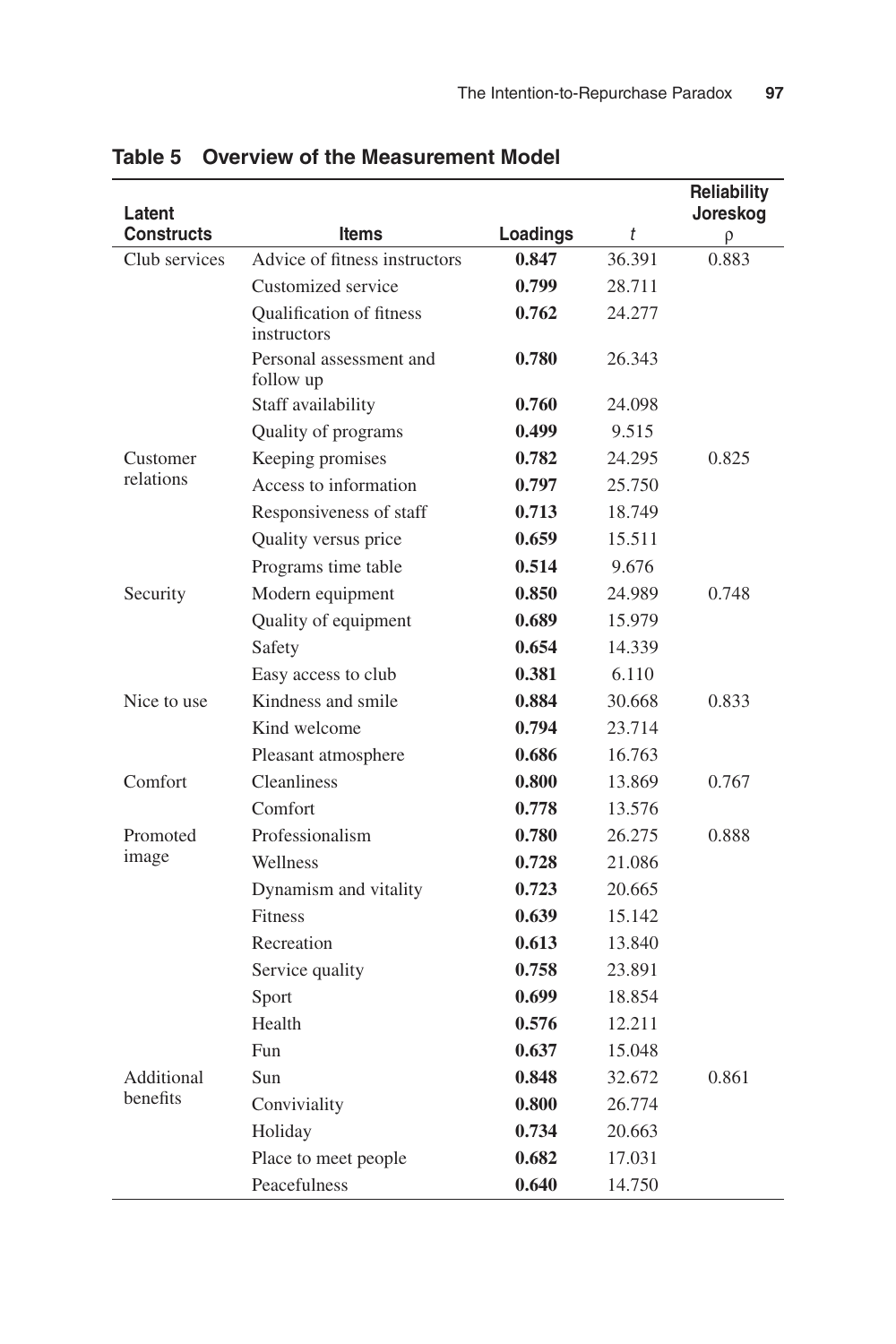

**Figure 2** — Structural model.

As far as the relationships are concerned, significant path coefficients were found. This model shows that three constructs impact positively on customers' overall satisfaction. Two are dimensions related to the importance of Club Med's service attributes and are the services offered by the club ( $\gamma = 0.34$ ,  $p < .05$ ) and the security of the club ( $\gamma = 0.20$ ,  $p < .05$ ). The third construct is related to agreed brand attributes and is the promoted image of the club (γ = 0.18, *p* < .05).

Three constructs have a positive direct effect on intention to repurchase. These are the attributes that make up the customer relations dimension of the club ( $\gamma$  = 0.35,  $p < .05$ ), previous purchase behavior ( $\gamma = 0.16$ ,  $p < .05$ ) and their frequency of weekly attendance ( $β = 0.17, p < .05$ ). Perceived price has a negative direct influence ( $\gamma = -0.16$ ,  $p < .05$ ). Finally, the research showed that overall satisfaction has a slight positive impact on frequency of attendance (β = 0.14,  $p < .05$ ).

As predicted, the importance of service attributes and agreed brand associations positively influence overall satisfaction. Furthermore, intention to repurchase is positively influenced by the importance of some service attributes, previous purchase behavior and frequency of attendance, and negatively by perceptions of the price of membership. Overall satisfaction had a positive impact on frequency of attendance. This provides support for H2, H3, H4, H5, H6, H7 and H8. However, satisfaction did not have a significant influence on intention to repurchase and therefore H1 is not supported.

#### **Discussion**

Contrary to the findings of Bernhart et al. (2000), Bitner et al. (1990), Cronin and Taylor (1994), Ganesh et al. (2000), Howat et al. (1999), Jones and Suh (2000), Olorunniwo et al. (2006), Patterson and Spreng (1997), and Söderlund (2006) this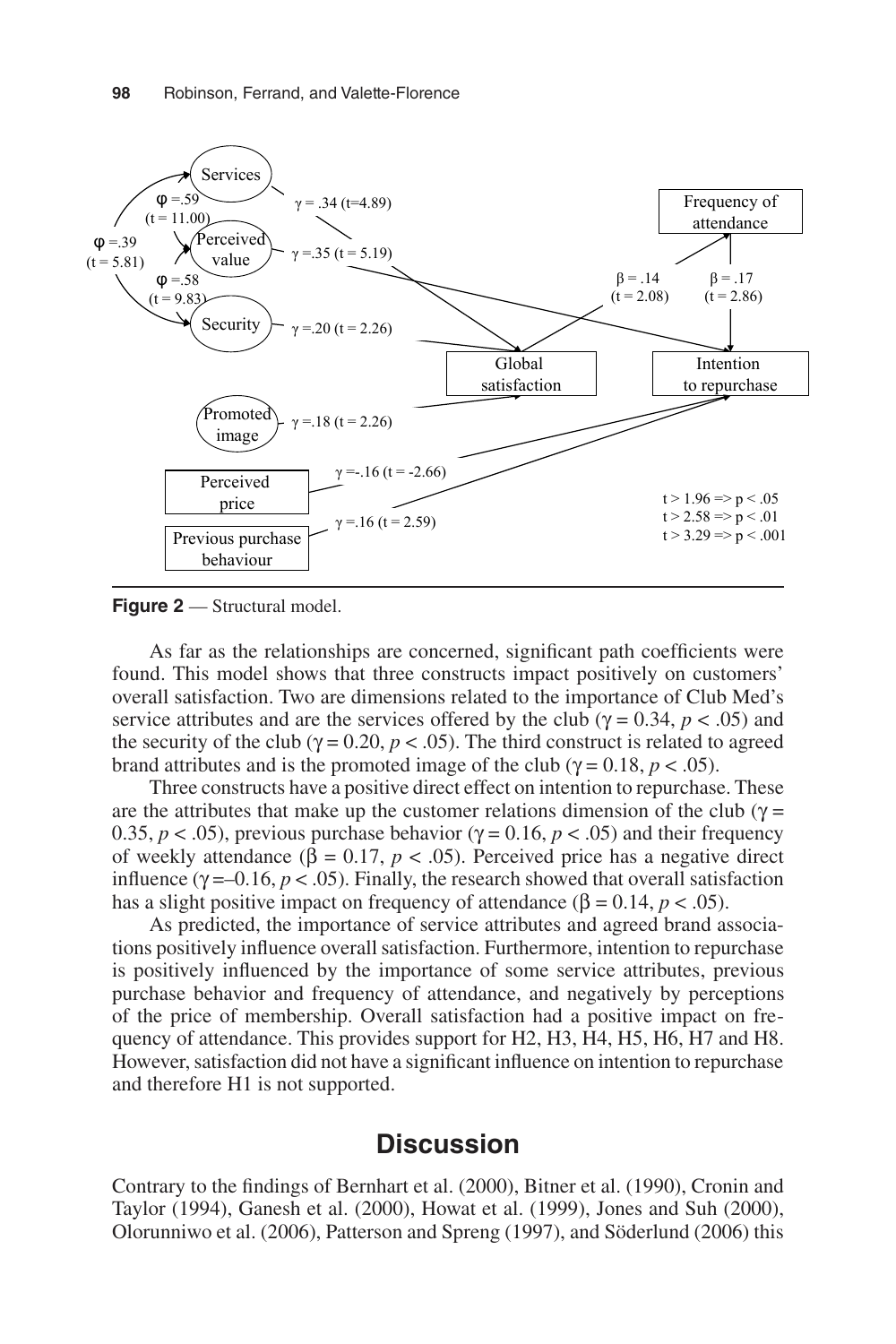research did not find that overall satisfaction had a direct effect on intention to repurchase. Rather it adds to the body of literature that suggests that a consistent impact of satisfaction on intention to repurchase is yet to be confirmed (Hellier et al., 2003; Oliver, 1999; Zins, 2001). One possible explanation for this finding is that the impact that satisfaction has on intention to repurchase may be context specific in that there may be variables within each research setting that influence whether the relationship between satisfaction and intention to repurchase is direct or not. However, it is apparent that there is a relationship between the two variables which warrants continued research to inform understanding of customer behavior and subsequent management practice.

What the research did establish, however, is that in this case overall satisfaction had a positive impact on frequency of attendance, which in turn had a positive impact on intention to renew membership. Consequently frequency of attendance is a mediatory variable, and this seems a logical relationship. If customers are satisfied with the services offered by the club they are likely to attend more frequently than those who are not satisfied. Furthermore, if customers frequent a club more often they will perceive it to be of greater benefit to them than those who do not. This is likely to lead frequent users to have a greater intention to repurchase. In addition, it is possible to argue that frequent visiting is a form of behavioral loyalty and therefore seems likely to be directly related to other loyal behaviors, such as intention to repurchase. However, as the impact of frequency on intention to repurchase has not been subject to previous empirical research this relationship should be investigated further.

The customer relations factor created by the importance of certain service attributes (the responsiveness of staff, the keeping of promises, provision of information, the quality versus price ratio and timetabling) had a positive impact on intention to repurchase. This finding supports the work of Alexandris et al. (2001), Jones and Taylor (2007), and Nadiri et al. (2008) who found that important service attributes can have a direct positive impact on intention to repurchase.

In addition, previous purchase behavior, as indicated by length of membership, had a positive significant influence on intention to repurchase in that the longer a customer has been a member of the club, the more likely he/she was to say that they would renew their membership. This is not an unexpected finding; however, this finding does reinforce Oliver's (1999) proposal that loyal customers do not look to switch providers. This finding also supports McIlroy and Barnett's (2000) work with restaurant diners and the research done by Zins (2001) with customers of airlines which showed that customers who have a purchasing history with an organization remain with a brand and do not respond to competitor offers.

Finally, the research found a significant negative relationship between perceptions of price and intention to repurchase. This means that the more customers perceived the price to be expensive, the less likely they were to say they intended to renew their membership. Again, not a surprising finding that reflects the research of Keaveney (1995) and Jiang and Rosenbloom (2005).

The importance of other service attributes had no significant effect on intention to repurchase. However, they did impact on satisfaction with the service as established by the work of Alexandris et al. (2004), Costa et al. (2005), Howat et al. (1996), Lentell (2000), Papadimitriou and Karteroliotis (2000), and Theodorakis and Kambitsis (1998). However, as established by previous research (Busacca &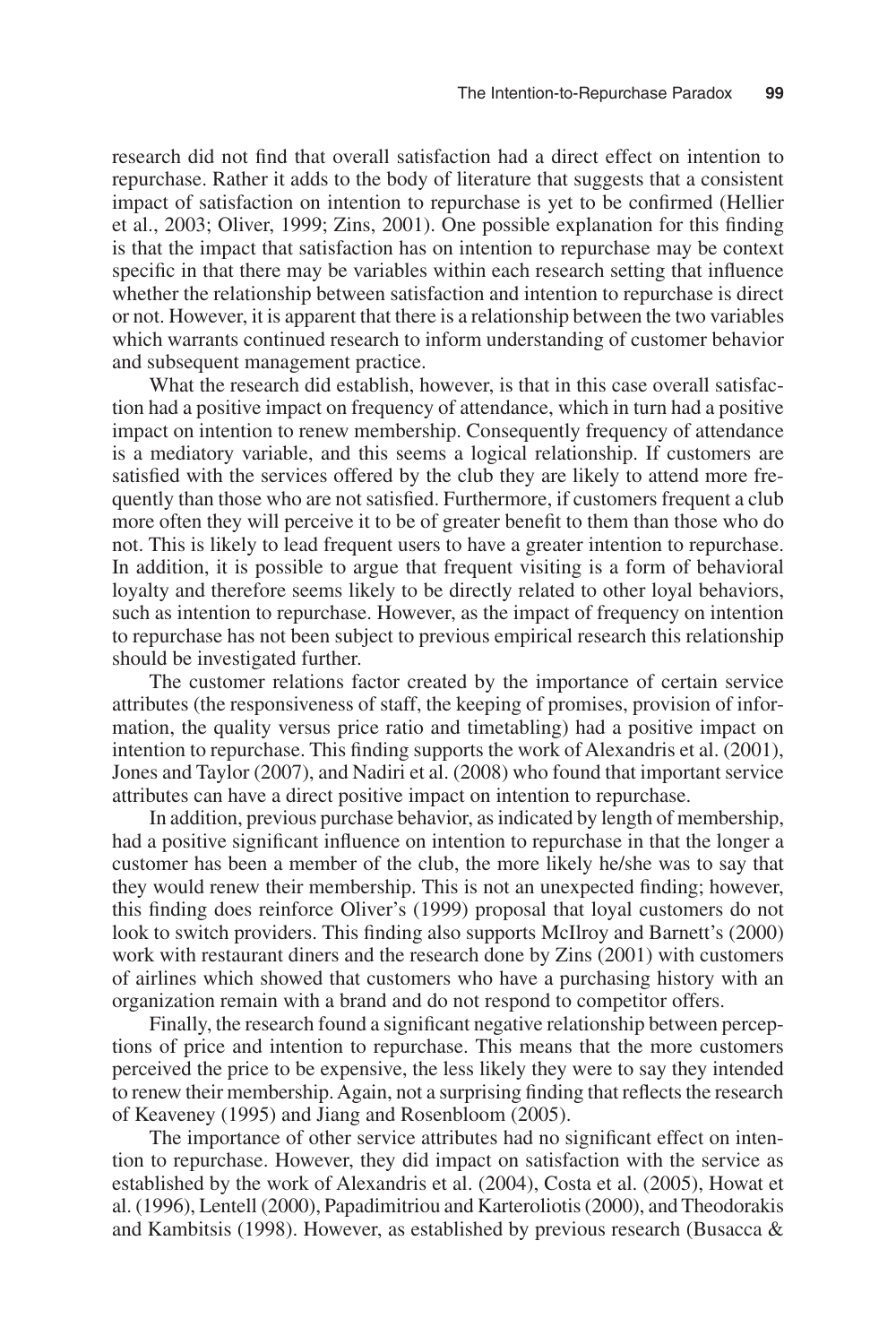Padula, 2005; Erto & Vanacore, 2002), not all service attributes were important to satisfaction. Reflecting the work of Alexandris et al. (2004), Busacca and Padula (2005), Costa et al. (2005), Ganesh et al. (2000), Lentell (2000), Olorunniwo et al. (2006), and Papadimitriou and Karteroliotis (2000), this study found that the importance of staff and the service they delivered had a positive impact on satisfaction. Security was also important as noted by Costa et al. (2005) in their work focusing on athletic camps. This suggests that attributes that impact on satisfaction are context and customer specific as it is difficult to identify trends across research settings. For example, the research carried out by Alexandris et al. (2004) found that the physical environment of a Greek health club had the strongest impact on satisfaction.

This research does not support the findings of Kandampully and Suhartanto (2000), and Zins (2001) who found that aspects of brand had a direct impact on intention to repurchase. In addition, the relationship between agreed brand associations and satisfaction was limited. Reflecting the work of Andreassen and Lindestad (1998), Beccarini and Ferrand (2006), Bolton and Drew (1991), Esch et al. (2006), Ferrand and Vecchiatini (2002), and Johnson and Fornell (1991), the dimension of promoted image had a positive impact on satisfaction, although additional benefits did not.

These findings have a number of possible explanations. First, the customers surveyed may not take advantage of the additional benefits offered by the club, or may consider them to be unimportant and thus, they do not impact on their satisfaction, or lead them to renew their membership. Second, the promoted image of Club Med Gym is made up of brand associations that reflect key reasons for joining the health and fitness club and therefore customers are likely to perceive these associations as being important when evaluating satisfaction. Should the club not live up to the image it markets and promotes, these associations are likely to lead to customer dissatisfaction.

In terms of the explanatory nature of the model, although it is satisfactory, the significant relationships between the variables are not particularly strong. This suggests that there are additional variables that have an impact on intention to repurchase which warrant further investigation in this context. One explanation may be customer diversity as they are likely to differ in terms of their expectations and motivations. Other variables such as proximity to work versus proximity to home, the availability of a range of membership types, and life stages of customers may make customers more or less likely to say they will repurchase. In addition, in support of the arguments of Ganesh et al. (2000) and McIlroy and Barnett (2000) satisfied customers may not repurchase as a consequence of offers from competitors. As stated earlier, this is a particular problem for the health and fitness industry where competition is regularly based on discounting.

### **Managerial Implications**

Previous purchase behavior positively influences intention to repurchase and thus, it would appear logical for providers to attempt to develop long term relationships with customers and to do this by taking note of the chain that leads to repurchasing found by this research. Attributes relating to staff are important for customer satisfaction as is, to a lesser extent, the feeling of security customers have about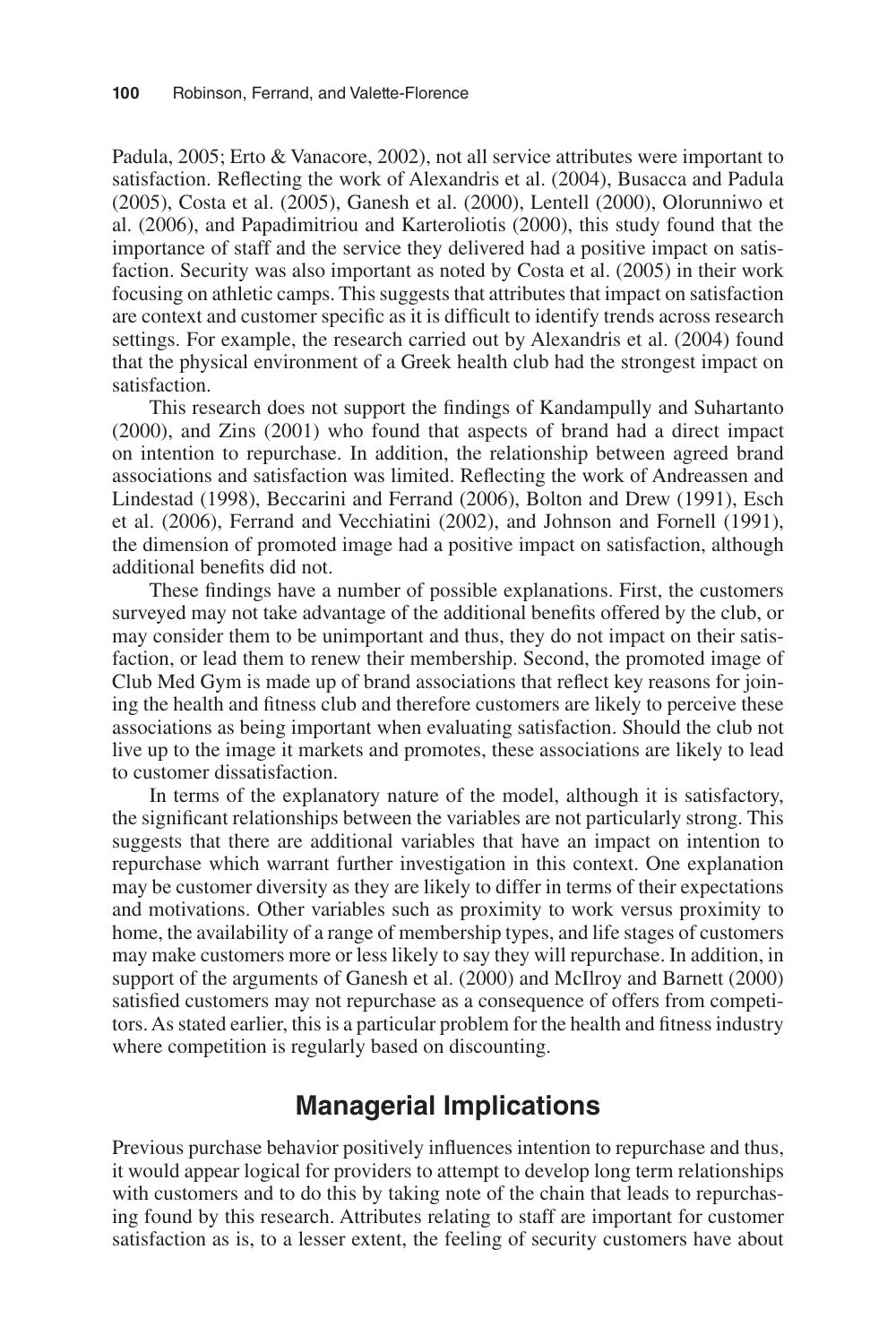the facility. These factors should lead to investment in qualified staff, staff training, equipment, and maintenance. This, alongside the promotion of an appropriate image, will lead customers to be satisfied with the service and visit more frequently. Increased frequency leads to intention to repurchase and repurchasing leads to future intention to repurchase.

More importantly, this research suggests that health and fitness providers need to create interpersonal relationships with their customers. By creating 'friendships' with their customers, they are able to encourage repurchasing behavior. Once again, staff are essential in maintaining loyalty as it is front-line staff who deal directly with customers. Managers should also focus on keeping promises, keeping customers informed, and good programming as these attributes are within direct management control.

This research showed that the importance of a number of service attributes has a direct impact on intention to repurchase, while the importance of others has an impact on customer satisfaction. It appears obvious to suggest that managers should focus on important attributes and deliver them as a level of quality that is appropriate for customers. However, what is perhaps of more interest to managers is that, once again, not all attributes had the same impact and that, although staff were, as usual, found to be important, the other attributes deemed important in this research did not closely reflect those deemed important in previous similar research. This suggests that, as outlined earlier, service attributes leading to customer satisfaction and intention to repurchase are organizational specific, which underlines the need for managers to identify the service attributes that are important to their particular customers and then to evaluate intention to repurchase against these specific service attributes. This will allow managers to focus on the attributes that are directly important to customer satisfaction and retention, rather than attempting to manage the performance of a range of service attributes, some of which may not be necessary.

The brand associations that are promoted via advertising to create an image of the club had an impact on customer satisfaction, while the additional benefits offered by the wider organization did not. This finding highlights the importance of brand image and suggests that managers need to create and maintain an image that reflects reasons for using health and fitness clubs as this is important in creating customer loyalty. This has an obvious disadvantage as well, in that if the image is not maintained, or does not live up to expectations, agreed brand attributes will impact negatively on satisfaction, which in turn will impact negatively on intention to repurchase.

Finally, the findings of the research also present a paradox for the providers of health and fitness clubs. The research suggests that frequency of attendance is a mediating variable on intention to repurchase, which is interesting as this concept does not appear to have been the object of previous research. However, herein lies the paradox. Encouraging customers to increase their frequency of attendance will increase the number of people in the club on a regular basis. An inevitable consequence of this is a greater demand on staff time, competition for personalized programs, competition for services, and decreases in the quality of equipment or a corresponding increase in the maintenance required. In short, the service and security dimensions of health and fitness clubs which were perceived to be important and that have a significant impact on satisfaction are likely to decline.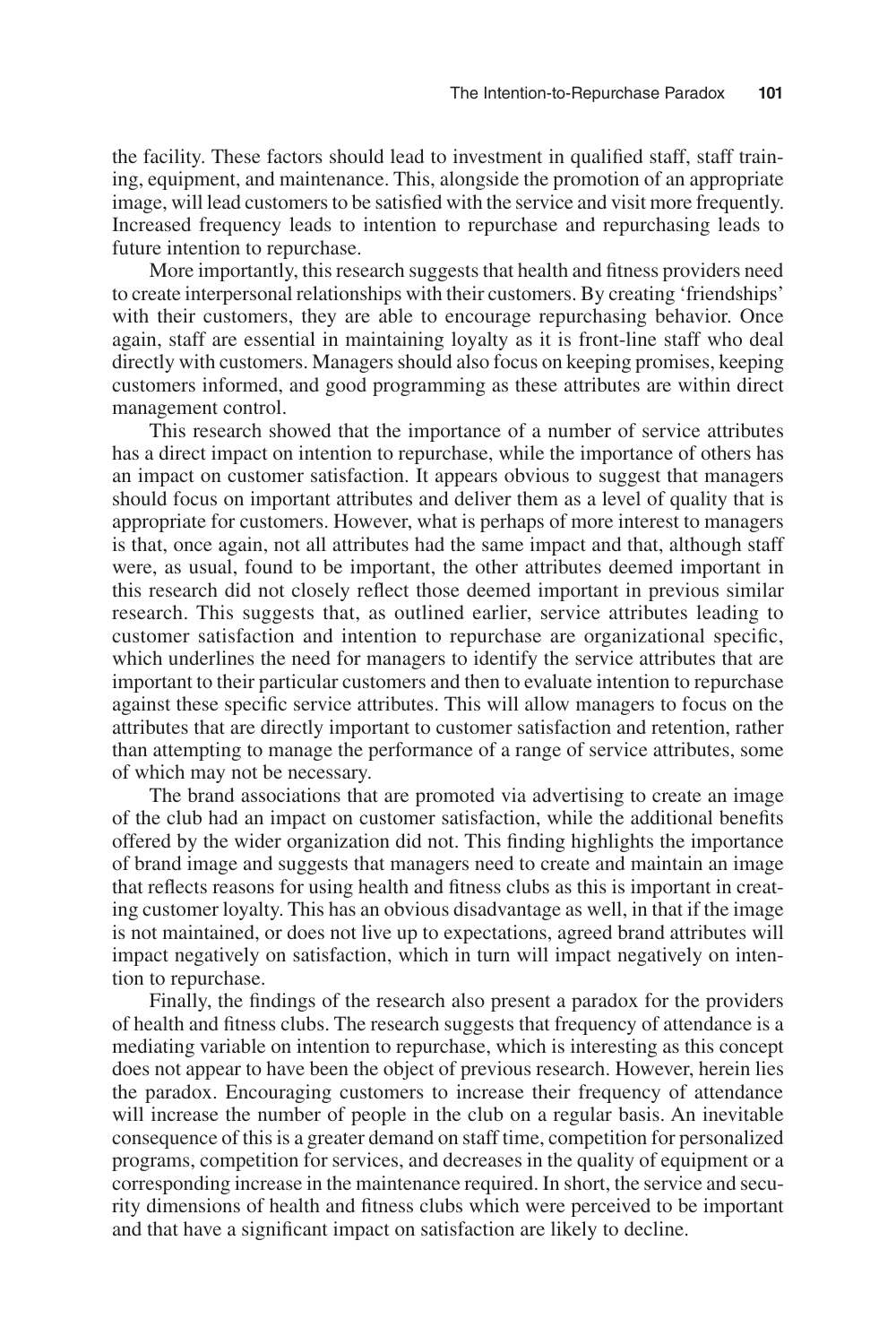It seems reasonable to suggest that a decline in the quality of the important service attributes that make up these dimensions will lead to a corresponding decline in the dimension of customer relations—a dimension considered important and that directly impacts on intention to repurchase. Thus, these research findings are problematic for providers who need to balance the need to increase frequency of attendance with the need to deliver high levels of service quality across the service attribute dimensions that are considered important by customers.

### **References**

- Aaker, D.A. (1991). *Managing brand equity: Capitalizing on the value of a brand name*. New York: The Free Press.
- Aaker, D.A. (1996). *Building strong brands*. New York: The Free Press.
- Agarwal, M.K., & Rao, V.R. (1996). An empirical comparison of consumer-based measures of brand equity. *Marketing Letters, 7,* 237–247.
- Andreassen, T.W., & Lindestad, B. (1998). The effect of corporate image in the formation of customer loyalty. *Journal of Service Research, 1,* 82–92.
- Alexandris, K., Dimitriadis, D., & Kasiara, A. (2001). Behavioral consequences of perceived service quality: An exploratory study in the context of private fitness clubs in Greece. *European Sport Management Quarterly, 1,* 251–280.
- Alexandris, K., Zahariadis, P., Tsorbatzoudis, C., & Grouios, G. (2004). An empirical investigation of the relationships among service quality, customer satisfaction and psychological commitment in a health club context. *European Sport Management Quarterly, 1,* 36–52.
- Bagozzi, R.P., & Yi, Y. (1988). On the evaluation of structural equation models. *Journal of the Academy of Marketing Science, 16,* 74–94.
- Beccarini, C., & Ferrand, A. (2006). Factors affecting soccer club season ticket holders' satisfaction: the influence of club image and fans motives. *European Sport Management Quarterly, 6,* 12–26.
- Belén del Río, A., Vázquez, R., & Iglesias, V. (2001). The effects of brand associations on consumer response. *Journal of Consumer Marketing, 18,* 410–426.
- Bernhart, K., Donthu, N., & Kennet, P. (2000). A longitudinal analysis of satisfaction and profitability. *Journal of Business Research, 47,* 161–171.
- Bitner, M.J., Booms, B.H., & Tétreault, M. (1990). The service encounter: diagnosing favorable and unfavorable incidents. *Journal of Marketing, 54,* 71–84.
- Bolton, R.N., & Drew, J.H. (1991). A multistage model of customers' assessments of service quality and value. *The Journal of Consumer Research, 17,* 375–384.
- Bou-Llusar, J.C., Camison-Zornoza, C., & Escrig-Tena, A.B. (2001). Measuring the relationship between firm perceived service quality and customer satisfaction and its influence on purchase intentions. *Total Quality Management, 12,* 719–734.
- Busacca, B., & Padula, G. (2005). Understanding the relationship between attribute performance and overall satisfaction. *Marketing Intelligence & Planning, 23,* 543–561.
- Chen, A.C. (2001). Using free association to examine the relationship between the characteristics of brand associations and brand equity. *Journal of Product and Brand Management, 10,* 439–451.
- Costa, G., Tsitskari, E., Tzetzis, G., & Goudas, M. (2005). The factors for evaluating service quality in athletic camps: A case study. *European Sport Management Quarterly, 1,* 22–35.
- Crompton, J.L., MacKay, K.J., & Fesenmaier, D.R. (1991). Identifying dimensions of service quality dimensions in public recreation. *Journal of Park and Recreation Administration, 9,* 15–27.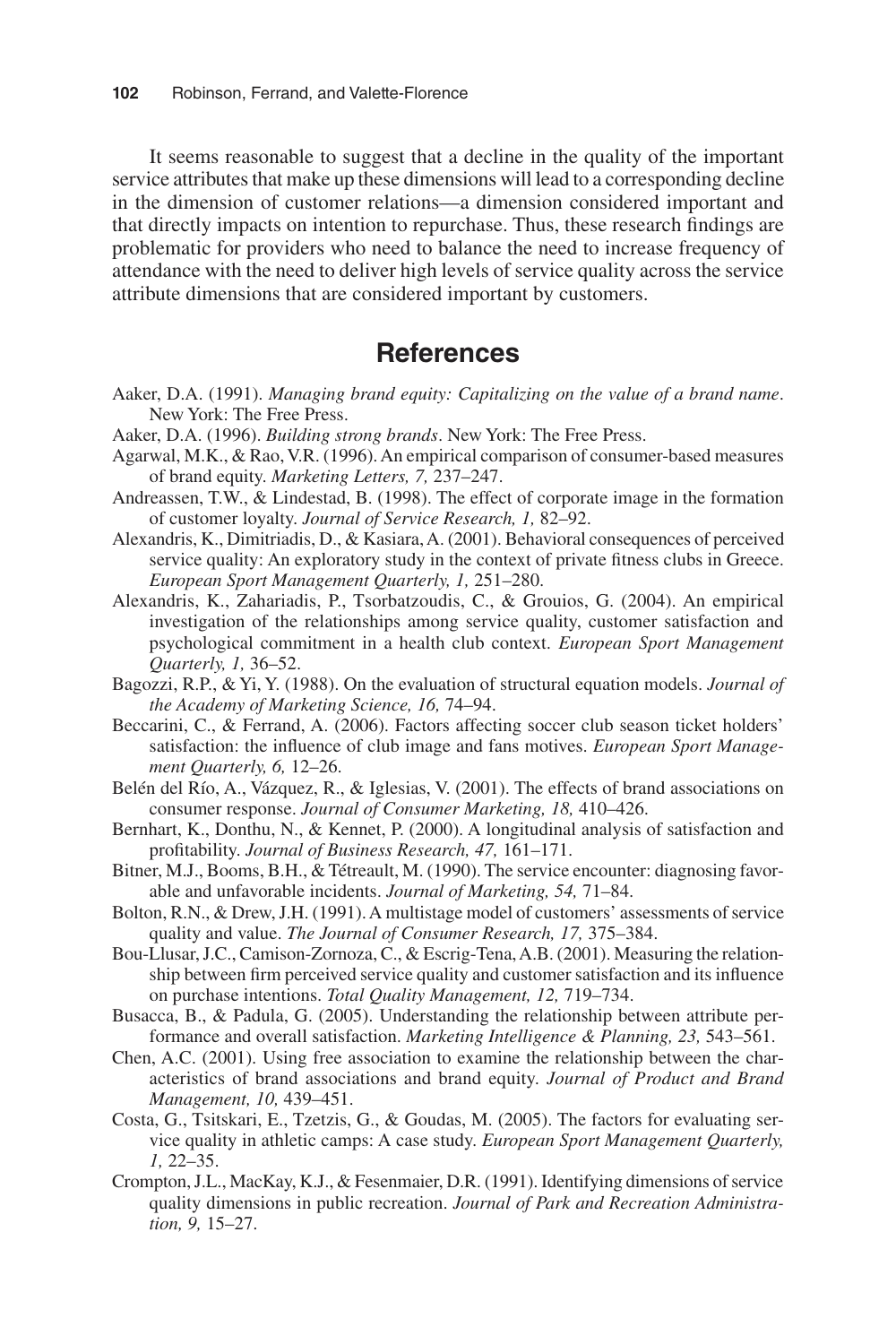- Cronin, J., & Taylor, S. (1994). SERVPERF versus SERVQUAL: Reconciling performancebased perceptions-minus-expectations measurement of service quality. *Journal of Marketing, 58,* 125–131.
- Dimitriades, Z. (2006). Customer satisfaction, loyalty and commitment in service organizations. *Management Research News, 29,* 782–800.
- Divett, M., Crittenden, N., & Henderson, R. (2003). Actively influencing consumer loyalty. *Journal of Consumer Marketing, 20,* 109–126.
- Erto, P., & Vanacore, A. (2002). A probabilistic approach to measure hotel service quality. *Total Quality Management, 13,* 165–174.
- Esch, F., Langer, T., Schmitt, B.H., & Geus, P. (2006). Are brands forever? How brand knowledge and relationships affect current and future purchases. *Journal of Product and Brand Management, 15,* 98–105.
- Ferrand, A., & Nardi, M. (1995). *Fitness Marketing.* Milan, IT: Alea Edizioni.
- Ferrand, A., & Vecchiatini, D. (2002). The effect of service performance and ski resort image on skiers' satisfaction. *European Journal of Sport Science, 4,* 24–38.
- Fornell, C., & Larcker, D.F. (1981). Evaluating structural equation models with unobservable variables and measurement error. *JMR, Journal of Marketing Research, 18,* 39–50.
- Fornell, C., & Wernerfelt, B. (1987). Defensive marketing strategy by customer complaint management: A theoretical analysis. *JMR, Journal of Marketing Research, 24,* 337–346.
- Fredericks, J.O., & Salter, J.M. (1995). Beyond customer satisfaction. *Management Review, 84,* 29–32.
- Ganesh, J., Arnold, M., & Reynolds, K. (2000). Understanding the customer base of service providers: An examination of the differences between switchers and stayers. *Journal of Marketing, 64,* 65–87.
- Gerbing, D.W., & Anderson, J.C. (1992). Monte Carlo evaluations of goodness of fit indices for structural equations models. *Sociological Methods & Research, 21,* 132–160.
- Gladden, J.M., Milne, G.R., & Sutton, W.A. (1998). A conceptual framework for assessing brand equity in Division I college athletics. *Journal of Sport Management, 12,* 1–19.
- Gladden, J.M., & Funk, D.C. (2002). Developing an understanding of brand associations in team sport: Empirical evidence from consumers of professional sport. *Journal of Sport Management, 16,* 54–81.
- Grace, D., & O'Cass, A. (2005). Examining the effects of service brand communications on brand evaluation. *Journal of Product and Brand Management, 14,* 106–116.
- Hellier, P.K., Geursen, G.M., Carr, R., & Rickard, J.A. (2003). Customer repurchase intention: A general structural equation model. *European Journal of Marketing, 37,* 1762–1800.
- Hill, B., & Green, B.C. (2000). Repeat attendance as a function of involvement, loyalty and the sportscape across three football contexts. *Sport Management Review, 3,* 145–162.
- Howat, G., Crilley, G., Absher, J., & Milne, I. (1996). Measuring customer service quality in sports and leisure centers. *Managing Leisure: An International Journal, 1,* 77–90.
- Howat, G., Murray, D., & Crilley, G. (1999). The relationships between service problems and perceptions of service quality, satisfaction, and behavioral intentions of Australian public sport and leisure centre customers. *Journal of Park and Recreation Administration, 17,* 42–64.
- Hu, L., & Bentler, P.M. (1999). Cutoff criteria for t indexes in covariance structure analysis: Conventional criteria versus new alternatives. *Structural Equation Modeling, 6,* 1–55.
- International Health, Racquet and Sportsclub Association. (2006). *State of the health club industry. Global Market Report*. Boston, MA: IHRSA.
- Ipsos. (2005). *French and body fitness: Market report.* Retrieved May 17, 2007, from www. ipsos.fr/Canallpsos/articles/1521.asp
- Jiang, P., & Rosenbloom, B. (2005). Customer intention to return online: price perception, attribute-level performance, and satisfaction unfolding over time. *European Journal of Marketing, 1,* 150–174.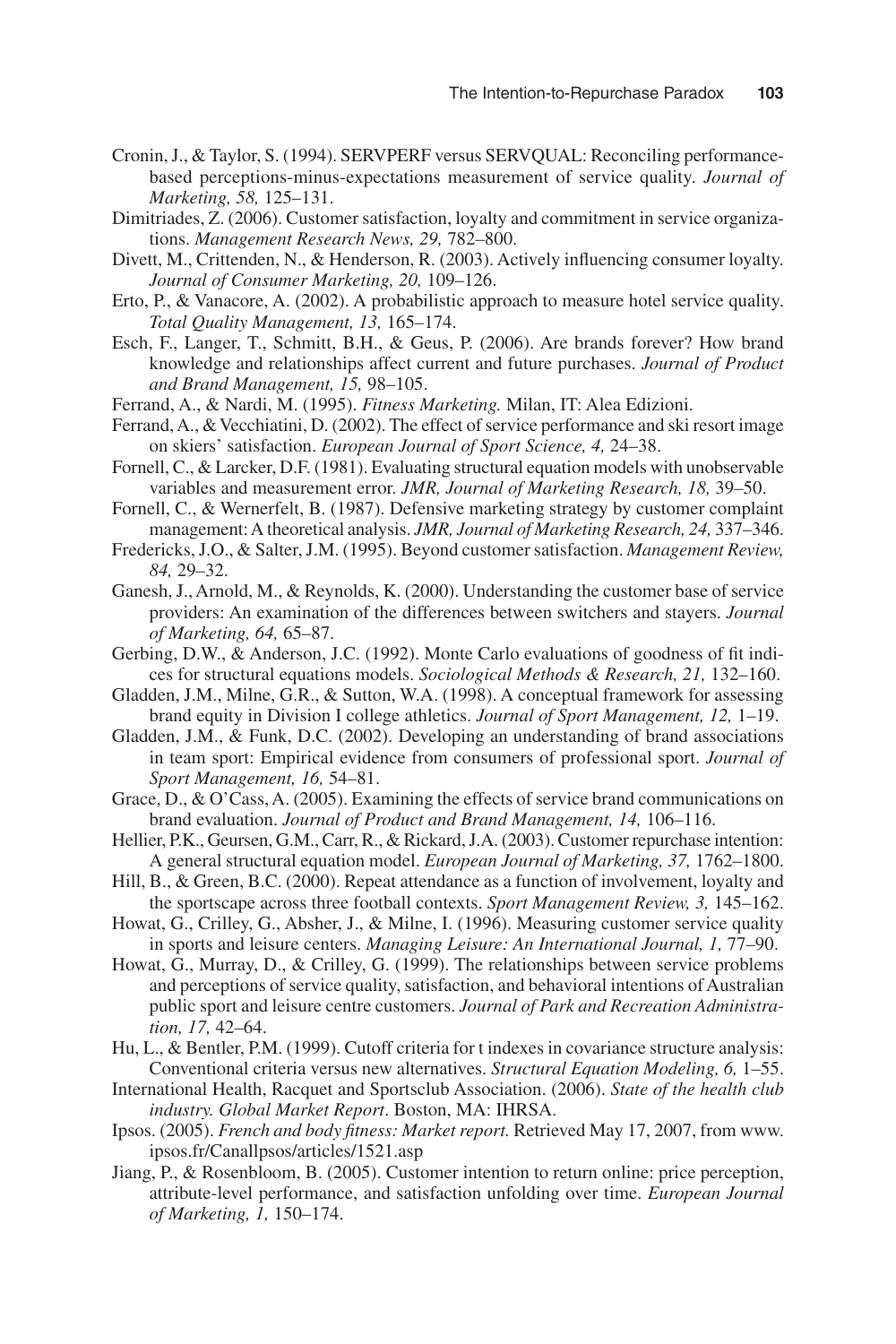- Johnson, M.D., & Fornell, C. (1991). A framework for comparing customer satisfaction across individuals and product categories. *Journal of Economic Psychology, 12,* 267–286.
- Jones, M.A., & Suh, J. (2000). Transaction specific satisfaction and overall satisfaction: an empirical analysis. *Journal of Services Marketing, 14,* 147–159.
- Jones, T., & Taylor, S.F. (2007). The conceptual domain of service loyalty: how many dimensions? *Journal of Services Marketing, 21,* 36–51.
- Jöreskog, K., & Sörbom, D. (2003). *LISREL 8.54*. Chicago: Scientific Software International.
- Kandampully, J., & Suhartanto, D. (2000). Customer loyalty in the hotel industry: the role of customer satisfaction and image. *International Journal of Contemporary Hospitality Management, 12,* 346–351.
- Keaveney, S.M. (1995). Customer behavior in services industries: an exploratory study. *Journal of Marketing, 59,* 71–82.
- Keller, K.L. (1993). Conceptualizing, measuring, and managing customer-based brand equity. *Journal of Marketing, 57,* 1–22.
- Kim, C., & Kim, S.Y. (1998). Segmentation of sport center members in Seoul based on attitudes towards service quality. *Journal of Sport Management, 12,* 273–287.
- Lassar, W., Mittal, B., & Sharma, A. (1995). Measuring customer-based brand equity. *Journal of Consumer Marketing, 12,* 11–19.
- Lentell, R. (2000). Untangling the tangibles: 'physical evidence' and customer satisfaction. *Managing Leisure: An International Journal, 1,* 1–16.
- Lincoln, Y.S., & Guba, E.G. (1985). *Naturalistic inquiry*. London: Sage.
- Lovelock, C., & Wright, L. (1999). *Principles of service marketing and management*. Englewood Cliffs, NJ: Prentice Hall.
- McIlroy, A., & Barnett, S. (2000). Building customer relationships: Do loyalty cards work? *Managing Service Quality, 10,* 347–355.
- Murray, D., & Howat, G. (2002). The relationships among service quality, value, satisfaction, and future intention of customers at an Australian sports and leisure centre. *Sport Management Review, 5,* 25–43.
- Nadiri, H., Hussain, K., Ekiz, E., & Erdoğan, S. (2008). An investigation on the factors influencing passengers' loyalty in the North Cyprus national airline. *The TQM Journal, 20,* 265–280.
- Nunnally, J.C., & Bernstein, I.H. (1994). *Psychometric theory* (3rd ed.). New York: McGraw-Hill.
- Oliver, R. (1999). Whence customer loyalty? *Journal of Marketing, 63,* 33–44.
- Olorunniwo, F., Hsu, M.K., & Udo, G.J. (2006). Service quality, customer satisfaction, and behavioral intentions in the service factory. *Journal of Services Marketing, 20,* 59–72.
- Papadimitriou, D., & Karteroliotis, K. (2000). The service quality expectations of private sport and fitness centers: A re-examination of the factor structure. *Sport Marketing Quarterly, 9,* 157–165.
- Pappu, R., & Quester, P. (2006). Does customer satisfaction lead to improved brand equity? An empirical examination of two categories of retail brands. *Journal of Product and Brand Management, 15,* 4–14.
- Parasuraman, A., Zeithaml, V., & Berry, L. (1985). A conceptual model of service quality and its implications for future research. *Journal of Marketing, 49,* 41–50.
- Parasuraman, A., Zeithaml, V., & Berry, L. (1988). SERVQUAL: A multiple item scale for measuring consumers perceptions of service quality. *Journal of Retailing, 64,* 13–40.
- Parasuraman, A., Zeithaml, V., & Berry, L. (1994a). Alternative scales for measuring service quality: A comparative assessment based on psychometric and diagnostic criteria. *Journal of Retailing, 70,* 201–230.
- Parasuraman, A., Zeithaml, V., & Berry, L. (1994b). Reassessment of expectations as a comparison study in measuring service quality: implications for further research. *Journal of Marketing, 58,* 111–124.